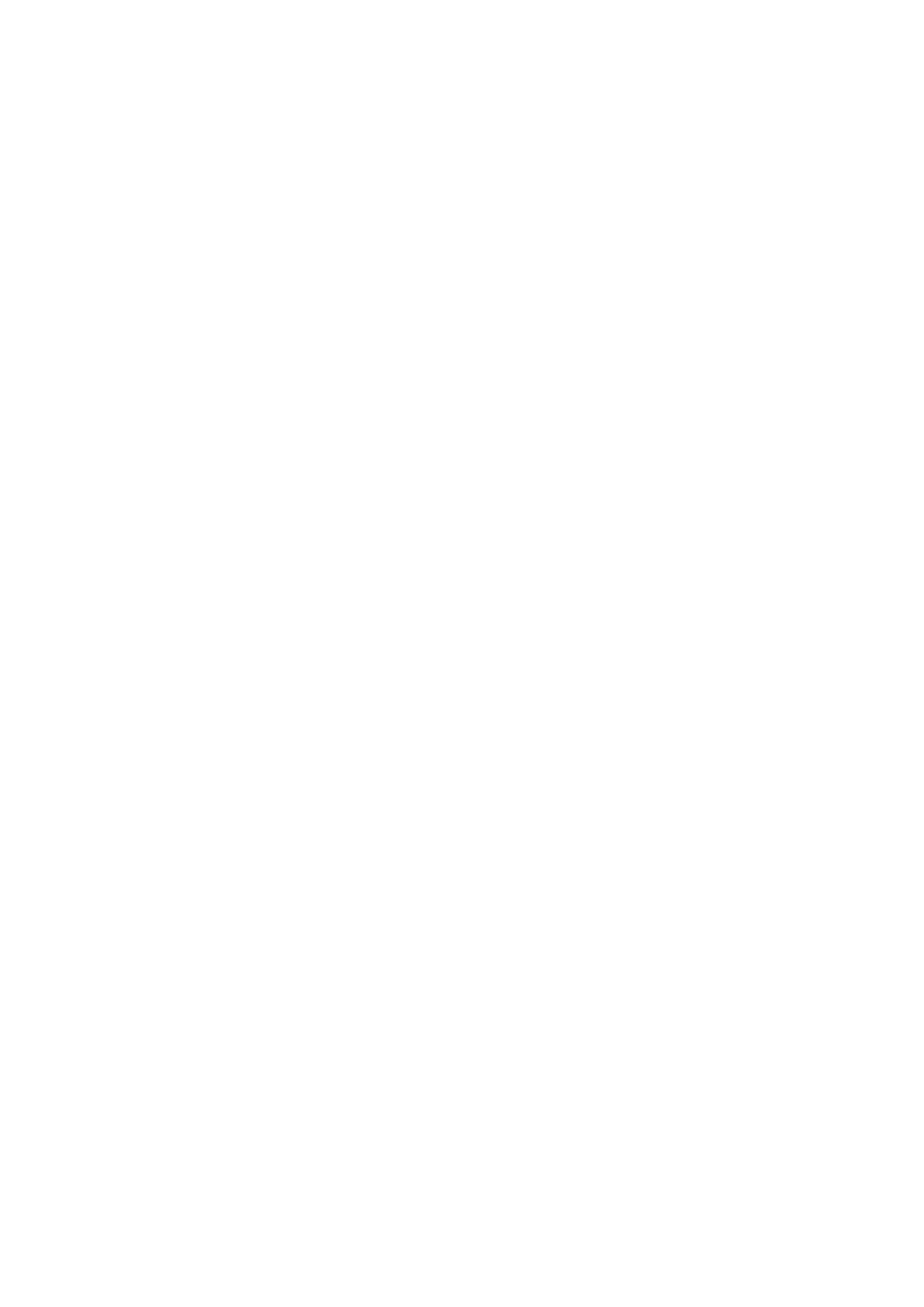# **Circular # 1**

# **WHERE IS OUR FAITH, OUR FAITH IN JESUS CHRIST?**

André-Joseph Fétis, SM Superior General, Missionary Apostolic

#### **PREMISES**

Dear Brothers,

This, my first circular, is a privileged moment of contact with each of you. Until now, I preferred to allow sufficient time for you to receive and apply the document published by the General Chapter of 2018, which offered to each one of you, and to each Unit, the fundamental orientations for energizing your life and mission. It was really quite necessary to begin by welcoming that opportunity; not to do so would be to condemn oneself to letting oneself be guided by routine, ignoring the calls of the Spirit. It is therefore my fervent hope that the Chapter document will remain at the center of our personal and community reflection and that those of you who have not yet sufficiently assimilated it will start to do so now.

Many elements of our life were highlighted in that last General Chapter. The first of these is the importance of the Marianist Family. The Chapter invites us to give it a greater place in our life and mission in order to think, live, and act as a Family. This is unquestionably what the Spirit is calling us to put into practice with all our energy.

Nevertheless, it is not specifically that theme that I would like to reflect upon now, but rather, about another that is at the root of our life, our mission, and our identity: faith. This topic was not at the forefront of the Chapter's reflection, but it presents an indispensable condition for the realization of our Marianist life and mission. The intensity and fertility of the latter are a direct consequence of our faith, in proportion to the exercise of this virtue. And that is why I wanted to start with it. Faith is, for the same reason, a condition for the implementation of the calls of the last Chapter; they can only really be welcomed and lived out if they are accompanied and supported by our life of faith.

The title I have chosen comes, as you will no doubt have recognized, from a famous letter of Father Chaminade addressed to Fr. Jean Chevaux<sup>[1](#page-2-0)</sup> in February 1834. It is the second reading of the Office of Readings for January 22. Father Chevaux had written a letter to the Founder expressing his discouragement at the many difficulties he was encountering in his work at Saint-Remy. The complexity of that work was too often the result of the inexperience of the brothers, but also of the differences of opinion among those responsible for it. The task seemed superhuman. However, while he himself was confronted with the many difficulties facing the rest of the Society of Mary and had been exiled from Bordeaux as a refugee in Agen for the past four years, following the Revolution of 1830, Father Chaminade addressed a call of hope and encouragement to his disciple.

<span id="page-2-0"></span><sup>&</sup>lt;sup>1</sup> Letter 725, February 7, 1834, to Fr. Jean Chevaux, Saint-Remy.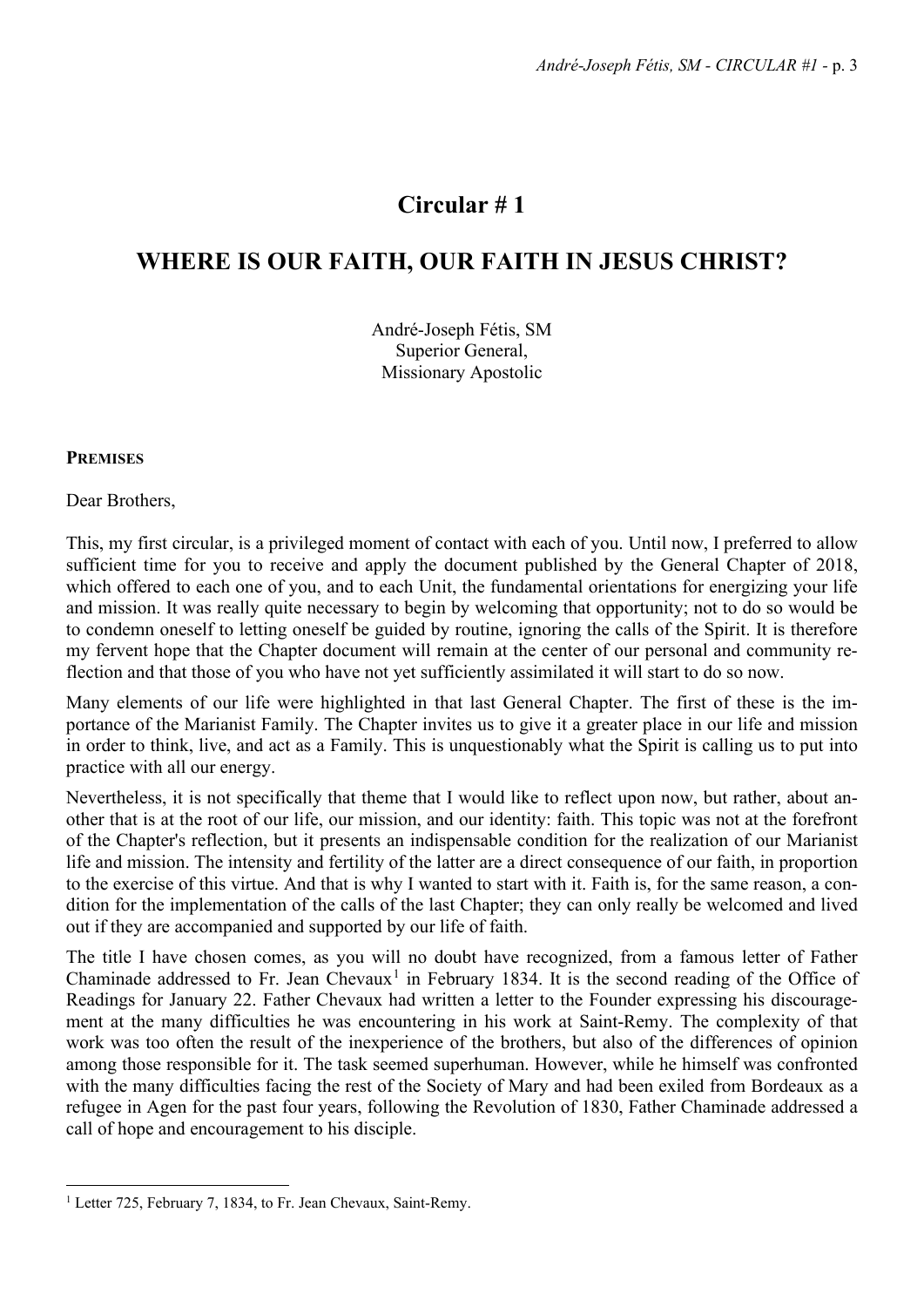It is that same hope that we can have today. Confronted as we ourselves also are today by innumerable challenges, we can find in Chaminade's call an inspiration to face the present obstacles and to continue the work he has confided to us.

We know only too well the many difficulties that the Society of Mary is going through today:

Internal difficulties such as our decrease in numbers, our increasing age, the lack of vocations, or their fragility and low perseverance. We are also victims of infidelities, small or large, individual or collective, of inexperience, individualism, or attacks on our unity. We also suffer from a lack of material or human resources, especially of formators, superiors, or those in charge of works. . . .

In addition to those internal problems, there are also difficulties coming from the outside: the growing religious indifference of vast sectors of humanity, the almost universal decline in fertility and the weakening of families, the fragility of so many young people and even adults, the economic and political conflicts between States, the instability of a large number of countries, the loss of many ancient cultural traditions, the global drama of migration, the domination of material goods, flagrant and often growing injustices; the appearance of new diseases and the fears, rational or irrational, which they provoke. . . .

Such a picture can engender deep pessimism. In fact, that pessimism is a feeling that afflicts many persons on all continents. Our world is often sad, even if it usually tries to hide it. But that feeling also exists among us. Some brothers, some communities, or even some Units are affected by a pessimism, more or less radical, that seems to guide their interpretation of the world, the Church, and the Society of Mary. It also influences their actions, sometimes profoundly. "Where is your faith?" Father Chaminade would repeat.

Nevertheless, we must recognize that there is also reason for optimism today.

For internal reasons, first of all, because of the great generosity of so many brothers, from the youngest to the oldest, the perseverance of many, the missionary inventiveness of brothers or groups of brothers, the strengthening of the Marianist Family, the growing enthusiasm for the charism and our Founder, the desire of many for an authentic religious life, the continual gift of new vocations . . . .

And then for external reasons, in a growing desire for respect for creation or for a more universal justice, for the strengthening of fraternity and peace, and in countless known or hidden gestures that express it, in a sense of world solidarity linked particularly to the increase in communications . . . .

All these positive and negative situations are often in conflict and it is up to us, where we can, to stand on the side of all that is good, to make it known, to increase it, and to curb evil. In our humility let us be the heel of the woman, as Father Chaminade said.

But, on a much more profound level, our reasons for hope are based on the connection we can make between those positive facts and our faith in God's action and promises. If our optimism is linked only to events it will be changeable and uncertain, just as they are. As disciples of Father Chaminade, we are called to build on the rock of our faith in Jesus Christ. Our eyes of faith will allow us to make appropriate judgments about facts, events, people, and to find reasons to hope and above all to act.

That's the question behind this entire *Circular*. As he did yesterday for his beloved disciple Jean Chevaux, Blessed Chaminade asks to us today: "Where is your faith?" "Where is your faith when you pray? Where is it when you're working and stumbling over obstacles in your mission? Where is it when you look at the life of your community, of your Unit, of the whole Society of Mary, or even of the Church? Where is it when you look at the world and see so many human challenges, suffering, and structural obstacles? Where is it when you contemplate your own life or mission and its current fruits?"

"Where then is your faith, your faith in Jesus Christ?"

I am convinced that how objectively we answer this question will determine an important part of our present and future lives. Without faith, the balance between hopeful signs and disquieting ones will tip sharply to the negative side. Without faith, we have every reason to believe that the Society of Mary will con-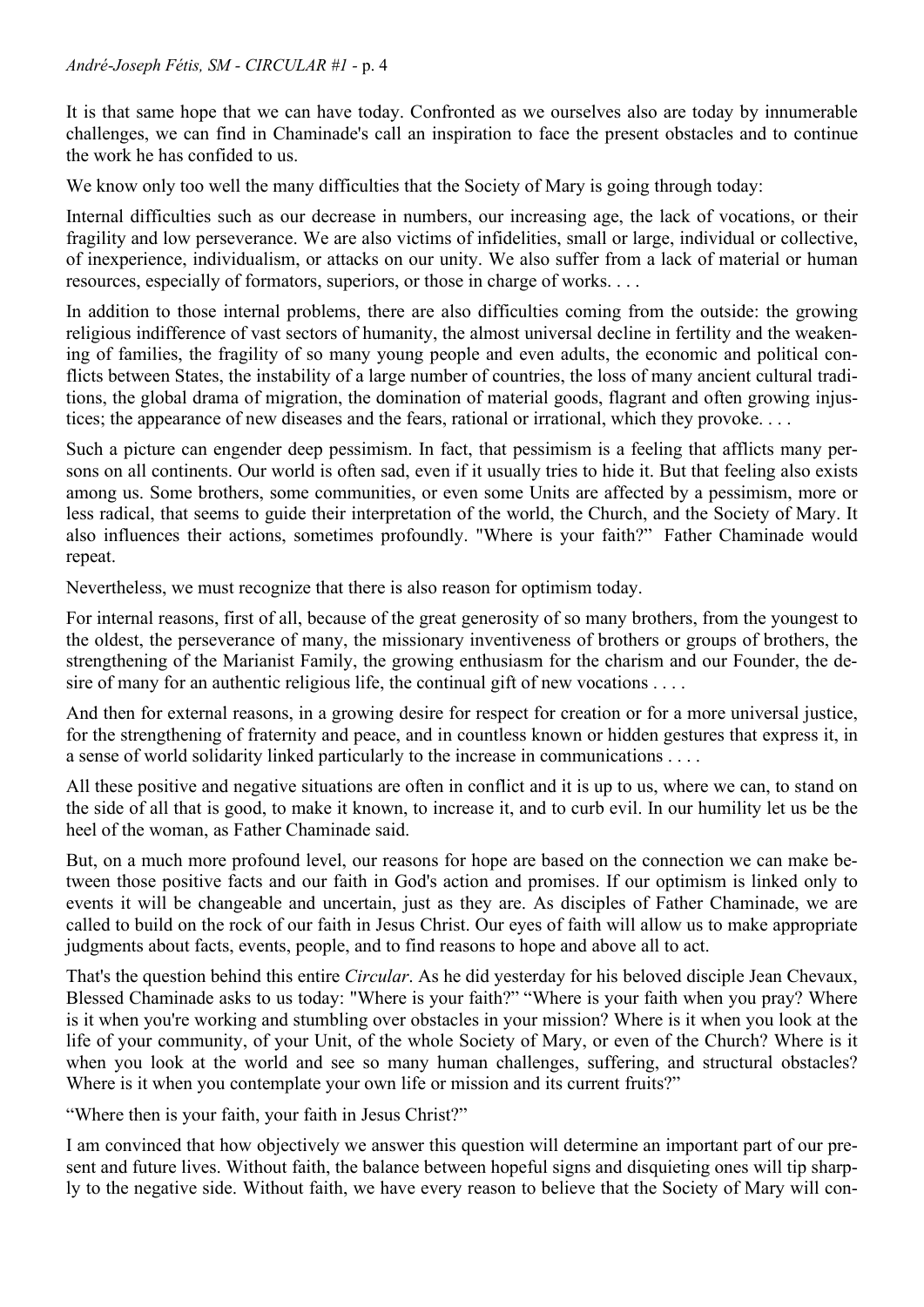tinue to weaken and cannot but lose part of its raison d'être in the Church and in the world. Without faith, we lose the profound inspiration of what we are and do and, therefore, community and mission unity become difficult; this is one of the major reasons for the divisions and conflicts we experience today in the Society of Mary. Without faith, our obedience loses much of its raison d'être and motivation and the totality of our vows becomes, above all, a constraint without much justification. Without faith, the difficulties of the mission become a source of discouragement and sadness.

However, with faith and because of it, we are entitled to look at the present and the future with hope and peace, but also, and this is very important, we thereby open ourselves to a new interpretation of our situation and of God's calls. Far from closing in upon ourselves as pessimism does, faith, on the contrary, puts us back on the path of the mission, especially the one we are living today, *in mission with the Marianist Family*, to be *a man who does not die*.

Faith is not an exercise in blindness, a method for being happy in the midst of life's cataclysms, simply because we learn to ignore them; on the contrary, it is a path of commitment and of setting out on the road again and again, aware of weaknesses, certainly, but inspired by an unalterable interior certitude that we receive from God. Through faith everything is transfigured: what I am, what my brothers are, the situation of the Society of Mary, of the Church and of the world, the horizon of human activity and of the mission, . . . Difficulties are not forgotten, but faced with more courage, hope, patience, and humility.

As pilgrims of the 21st century, what direction do we want to give to our journey? Emmaus or Jerusalem? If towards Emmaus, then we are preparing for a gradual disappearance since our life will have lost its deep meaning; if towards Jerusalem, then life will grow in us and around us, however small our group may be, and that is what counts.

**"**Where is our faith, our faith in Jesus Christ?"

I would like to end this introduction by drawing inspiration from a well-known text by a bishop of Syria.<sup>[2](#page-4-0)</sup> In his text, he speaks of the Holy Spirit, but this may well be applied to faith, and so I have adapted it:

> Without faith, God is far away, Christ remains in the past, the Gospel is a dead letter, the Church simply an organization, the Society of Mary a small group with no great future, the community a straitjacket, authority is domination, the mission is propaganda, worship an evocation and acting in a Christian way a slave morality. But enlightened by faith, the cosmos is lifted up and groans in the birth of the Kingdom, the risen Christ is here, the Gospel is the power of life, the Church means Trinitarian communion, the Society of Mary spreads the benefits of Mary's maternal action, the community is a space of life and freedom, authority is a liberating service, the mission is a Pentecost, the liturgy is a memorial and an anticipation, human action is deified.

<span id="page-4-0"></span><sup>&</sup>lt;sup>2</sup> Bishop Ignatios of Latakia. This text is often attributed to other authors.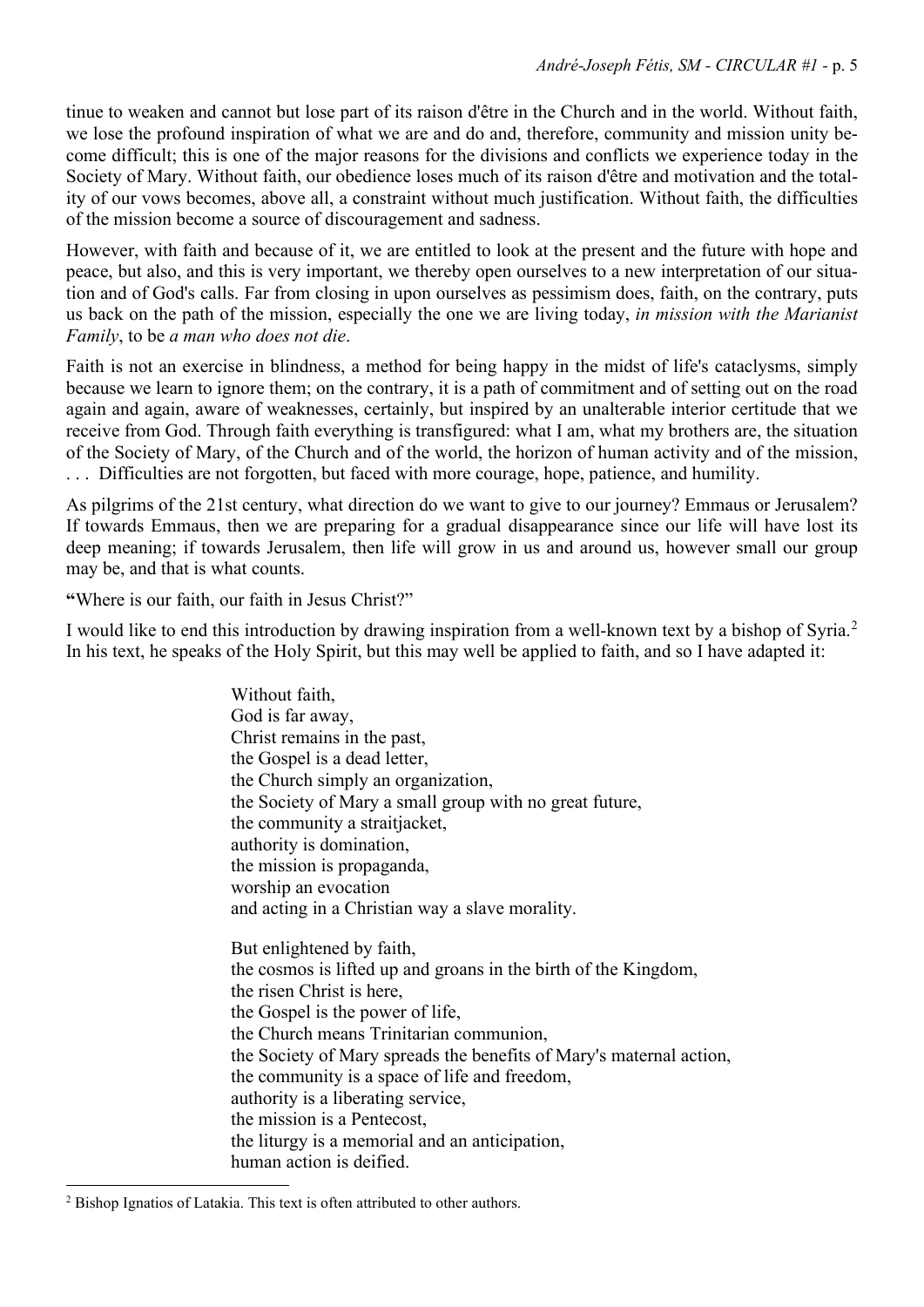The purpose of this *Circular* is to remind us of the vital role of faith in our Marianist life and to help us move from the first situation to the second. In the course of this reflection, I have chosen to give a great place to the teaching of Blessed Father Chaminade. The various challenges he faced are very relevant today and they belong in their own right to our charism. It is quite easy to transpose what he tells us into our concrete reality today. Although many of you are indeed already familiar with several elements, they may still provide the subject of new reflections because of our current personal or collective situation. So I count on everyone to undertake these applications, personally or with his community.

First of all, we shall look at Father Chaminade as a witness of faith, then we will reflect on some of the major aspects of his teaching on this virtue, before going through some of the methods he has bequeathed to us to increase our own faith. I apologize to the reader for the length of this text; the breadth of the topic made it difficult for me to make it any shorter.

# **I. WHAT A MAN OF FAITH!**

Speaking of St. Ignatius, one of his first companions, Fr. Jerome Nadal, wrote: "the whole life of the Society is contained in seed and prefigured in the story of Ignatius". The same can be said of Father Chaminade. His very life is a message and a teaching on faith.

## **1. A CONTROLLING DIMENSION OF HIS LIFE AND ACTION**

In the biographies of our Founder, references to this virtue are numerous and quite rich in content. Thus Father Vincent Vasey, in *Chaminade*: *Another Portrait*, frames his presentation with two chapters devot-ed largely to Father Chaminade as a man of faith<sup>[3](#page-5-0)</sup>. In the first, in which he describes "The Climate", he emphasizes how faith was for him a response to the challenges provoked by the thinkers of his time.

. . . Father Chaminade could be said to have come totally under the influence of *philosophisme* or the deist philosophy of the eighteenth century. Philosophism denied the supernatural; Chaminade affirmed holiness to be a life springing from faith of the heart in Christ. Philosophism exalted reason; Chaminade honored faith. [...] What Diderot proposed as thesis, Chaminade contradicted by his antithesis.[4](#page-5-1)

In the same book, in the last chapter, a synthesis of his commentary on the life of the Founder, Father Vasey writes: "The center of [Father Chaminade's] life was faith. ... He saw faith not only as the source, root, and beginning of justification, but of all apostolate." [5](#page-5-2)

Many other authors have commented on this attitude of the Founder. In addition to being the basis of an apostolic method, faith was for him the foundation of his experience of God and of his spiritual life. This virtue was so deeply rooted in him that all the accounts about him refer to it. Thus, the long section of *The Spirit of Our Foundation* devoted to the faith opens with a series of testimonies on this subject; here are two of them:

The spirit of faith, along with devotion to the Blessed Virgin, constituted his whole life.<sup>[6](#page-5-3)</sup>

"One day when I [Bro. Joseph Meyer] was leaving the Faculty of Letters of Bordeaux, an old man who had assisted at the lecture, just given, stepped up to me, and said inquiringly: 'I presume you are a Brother of Mary? And I am a former Sodalist of your Founder, Father

<span id="page-5-0"></span><sup>3</sup> VASEY, Vincent, *Chaminade. Another Portrait*, (Dayton: Marianist Resources Commission, 1987), pp. 366. The thirteenth and final chapter is entitled: "Chaminade, Man of Faith."

<span id="page-5-1"></span><sup>4</sup> Vasey, 2-3.

<span id="page-5-2"></span> $5$  Id., 302.

<span id="page-5-3"></span><sup>6</sup> Recollections of Sister Mary of the Blessed Sacrament, Daughter of Mary, *SF* I, no. 188.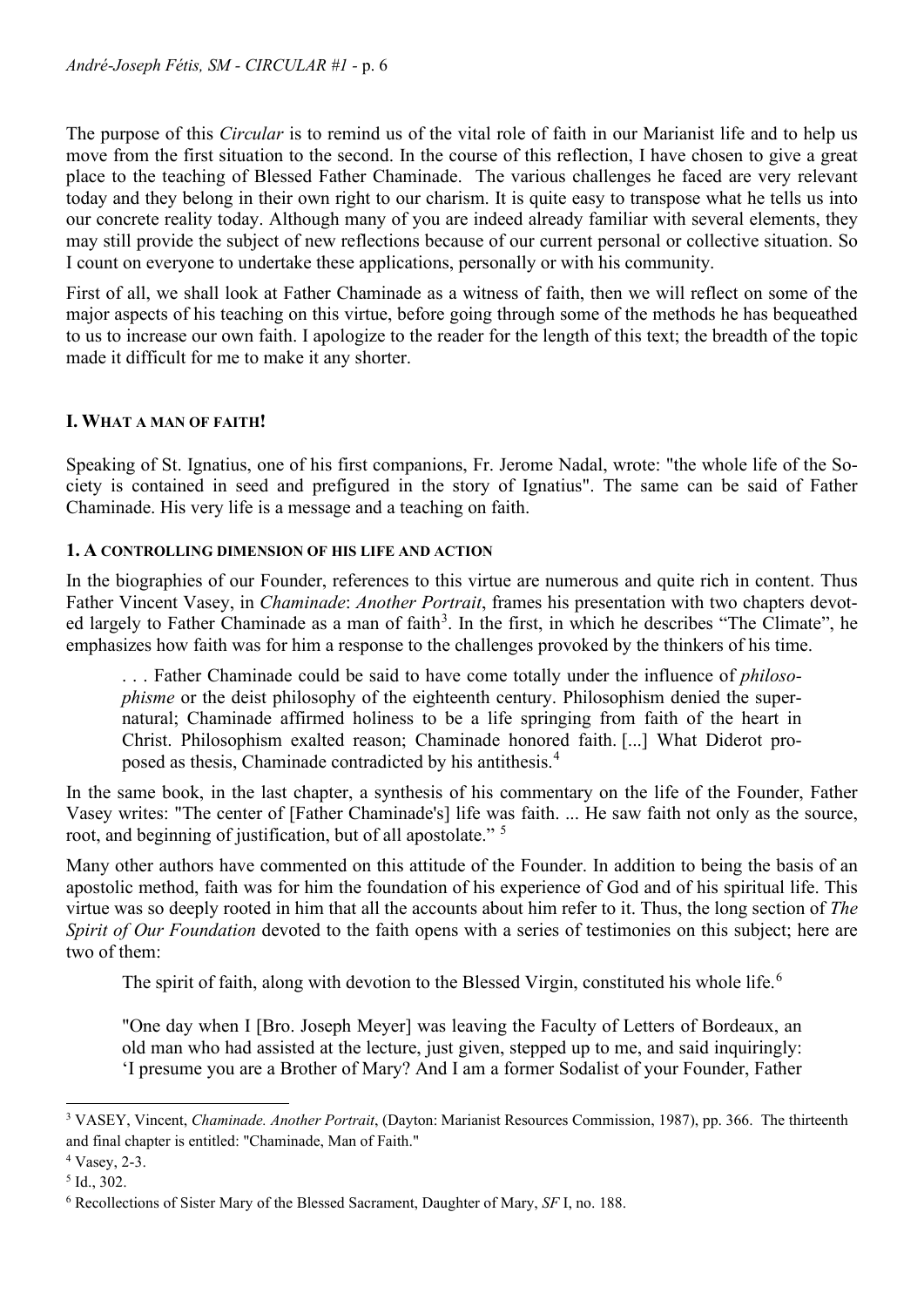Chaminade. What a man of faith he was! When he spoke on the subject of faith, his re-sources were well nigh inexhaustible. Oh, what a man of faith!"<sup>[7](#page-6-0)</sup>

#### **2. THE MAN WHO TEACHES FAITH**

This other aspect is noticeable from the first years of Blessed Chaminade's life. In his correspondence with Mlle. de Lamourous, before and during his exile in Spain, faith was a frequent topic. He wrote to her on May 27, 1796: "You will conclude your mental prayer by asking God to give you the grace to remain recollected all day and to act solely from motives of faith, etc."<sup>[8](#page-6-1)</sup> It was such advice that undoubtedly helped Venerable Marie Thérèse to live with such courage through the trials of the Terror. Her counsellor was just sharing his own experience with her.

His writings clearly show that faith was a preoccupation throughout his entire life. In 1992, Fr. Jean-Baptiste Armbruster published his *Ecrits sur la foi*, a book which, in the French edition, contains 610 pages, including 519 of the Founder's writings. These are spread out over all periods of Chaminade's life and touch on all the genres used by him: letters, conferences, preparatory notes, etc. In the introduction to the work, Father Armbruster writes:

All the testimonies agree to affirm how much Father G.-Joseph Chaminade (1761-1850) was a man of the Church who lived and propagated the faith. The texts in which he presents this theological virtue are so numerous that it was necessary to establish precise crite-ria for the choice of the texts selected and presented in this book.<sup>[9](#page-6-2)</sup>

That is a fine description of the Blessed: "a man of the church who lived and propagated the faith."

## **3. THE MAN WHO ACTS BOLDLY**

Father Chevaux testifies: "A God-fearing man, like the Good Father, weighs everything in the eyes of faith. His way of judging is to see things before God, and then to set them right in the eyes of men."[10](#page-6-3) It was this way of doing things that gave him so much audacity. When Chaminade saw clearly how to move forward, it seemed like nothing was going to stop him. For example, he did not hesitate to commit himself to the purchase of large properties without having the money. On this subject he commented to Fr. Lalanne: "I used to borrow, strengthened by my trust in Divine Providence, always calm in that same trust."<sup>[11](#page-6-4)</sup> But in the same letter he says:

Without doubt, in the ordinary course of things, we do not act, nor should we act, as if counting on miracles. That would be tempting God. But when we labor at a work which is in the ordinary course of his providence and in the order of our state, it is surely permitted to us, if obstacles arise, to count on the special protection of God, which protection may well appear to us to be miraculous. We can count on this special protection, when what we are doing is specially asked of us by someone who does it with a perfect right to do so.

This distinction between the exceptional and the ordinary is obviously crucial. Faith is not an invitation to recklessness. Putting it into practice requires careful discernment.

Concerning the mission, Blessed Chaminade foresaw immense developments in his work. He announced to his disciples: "God calls us not only to sanctify ourselves but to raise up the faith in France, in Europe, in the whole world." This statement may seem to us to be simply a slight exaggeration, but we must re-

<span id="page-6-0"></span><sup>7</sup> *SF* I, No. 186.

<span id="page-6-1"></span><sup>&</sup>lt;sup>8</sup> CHAMINADE, Letter 9 of May 27, 1796.<br><sup>9</sup> CHAMINADE G.-Joseph, *Ecrits sur la foi*, ARMBRUSTER, Jean-Baptiste (Ed.), (Paris: Marianistes, 1992), p. 7.

<span id="page-6-3"></span><span id="page-6-2"></span><sup>10</sup> Letter from Father Chevaux to Bro. Dominique Clouzet, Bordeaux, 11 February 1845, quoted in: *G. J. Chaminade, Inquisitio Historica,* (Rome: 1970), p. 238.<br><sup>11</sup> Letter 735, dated April 18, 1834, to Father Lalanne.

<span id="page-6-4"></span>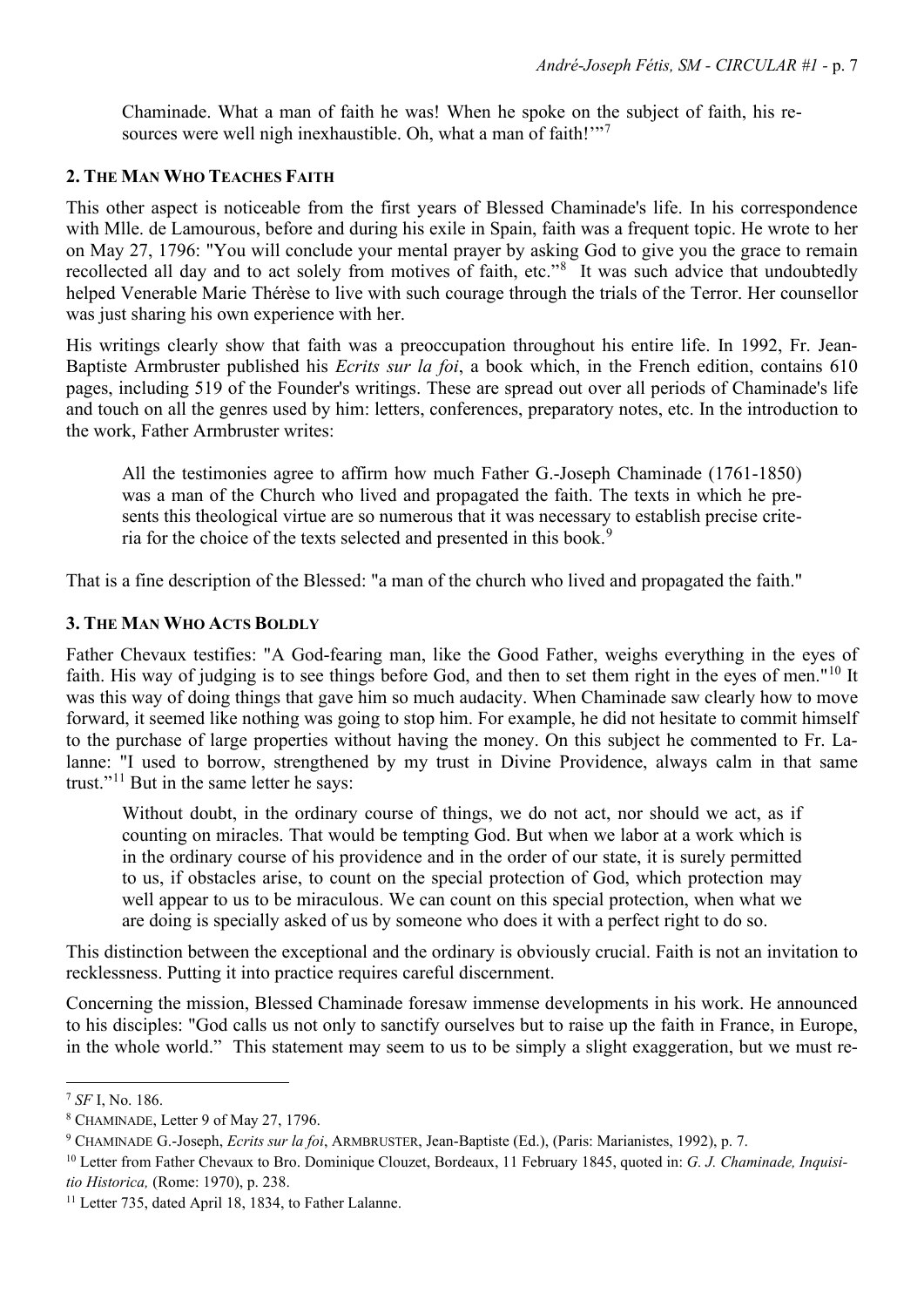member that when he pronounced these words, during the retreat of 1821, there were only 20 religious at that time, 19 of whom were brothers and one priest.<sup>[12](#page-7-0)</sup> A few years later, William Joseph planned to cover France with normal schools while there were still fewer than 50 religious. Unfortunately, the Revolution of 1830 came along and that beautiful plan collapsed. Chaminade did not look back, did not dream of a hypothetical return of a time of grace: he continued his work and advanced on the other paths that presented themselves to him.

One could see in these proclamations of the Founder simple exaggerations of enthusiasm. But we can also read in them the vision of a man who perceived God's desires and put all his strength into realizing them, without being discouraged by so many obstacles that continued to arise.

# **4. THE REALISTIC VISIONARY**

That inner strength that Father Chaminade acquired by cultivating the faith attracted to him a large number of disciples. He appeared like a rock, an oak tree in the midst of the storm and the uncertain times in which he lived. A young man he accompanied in the post-revolutionary period would say of him: "I have found the priest for whom my heart was seeking. He is a saint, he is my guide, he shall be my model, for I too will be a priest; my resolution is more unshakeable than ever. However, I won't be one as soon as I wish: for these are difficult times." <sup>[13](#page-7-1)</sup> That interior strength made of William Joseph a sure guide who convinced by the force of his witness and his convictions.

The contrast is great evident in the attitude of two of his closest disciples. Jean-Baptiste Lalanne was an impetuous idealist who often found it hard to resist his sometimes brilliant, but sometimes very reckless impulses. On the other hand, the profound life of faith of Georges Caillet was frequently slowed down by a persnickety prudence. Father Chaminade's faith is audacious because it is based on solid discernment.

# **5. THE UNWAVERING GUIDE IN THE FACE OF HARDSHIP**

In evoking our Founder, we can think of that beautiful image of the anchor which, in the iconography of the first centuries, evoked for Christians, above all hope, but also the stability that this virtue gives to faith: it is based on the promises that will be fully realized only in the hereafter but to which it is already anchored. The Roman catacombs abound with that expressive symbol.

In 1827, Father Chaminade wrote: "I believe that no matter how shaken he may feel, the Institute will stand firm, since God has inspired us to give it such a solid foundation of faith." His foundations were undergoing innumerable trials, but he retained his peace and trust. For example, when a fire destroyed a large part of the recently acquired buildings in Marast, near Besançon, he wrote:

You have learned no doubt of the great accident that has befallen Marast. The good God deigns to strew our labors with sorrows and tribulations, but may his holy name be blessed! In spite of the rage of the demons against the Society of Mary, it is not ceasing to make progress toward a real reform, and by that very fact to strengthen itself. Let us advance, my dear son, against wind and tide! Let us always look with confidence to our pro-tecting Star, and we shall arrive at a safe harbor.<sup>[14](#page-7-2)</sup>

Joseph Schellhorn, a renowned novice master, expressed his admiration for the Founder's attitude in the midst of the many difficulties of the early 1830s:

It was certainly most surprising to see Father Chaminade perfectly serene and confident. He was convinced that God would work a miracle, if necessary to rescue the work of Mary. In his vast correspondence of that period it is impossible to detect the least trace of

<span id="page-7-0"></span><sup>12</sup> See CADA, Lawrence J., SM, *Early members of the Society of Mary*, (Dayton: NACMS, 1999), pp. 550-552.

<span id="page-7-1"></span><sup>13</sup> SIMLER Joseph, *William Joseph Chaminade*, *Founder of the Marianists.* [1901]. Translated by Joseph Roy. (Dayton: Marianist Resources Commission, 1986), 60.

<span id="page-7-2"></span><sup>&</sup>lt;sup>14</sup> Letter 1094 of November 25, 1838, to Fr. Leo Meyer.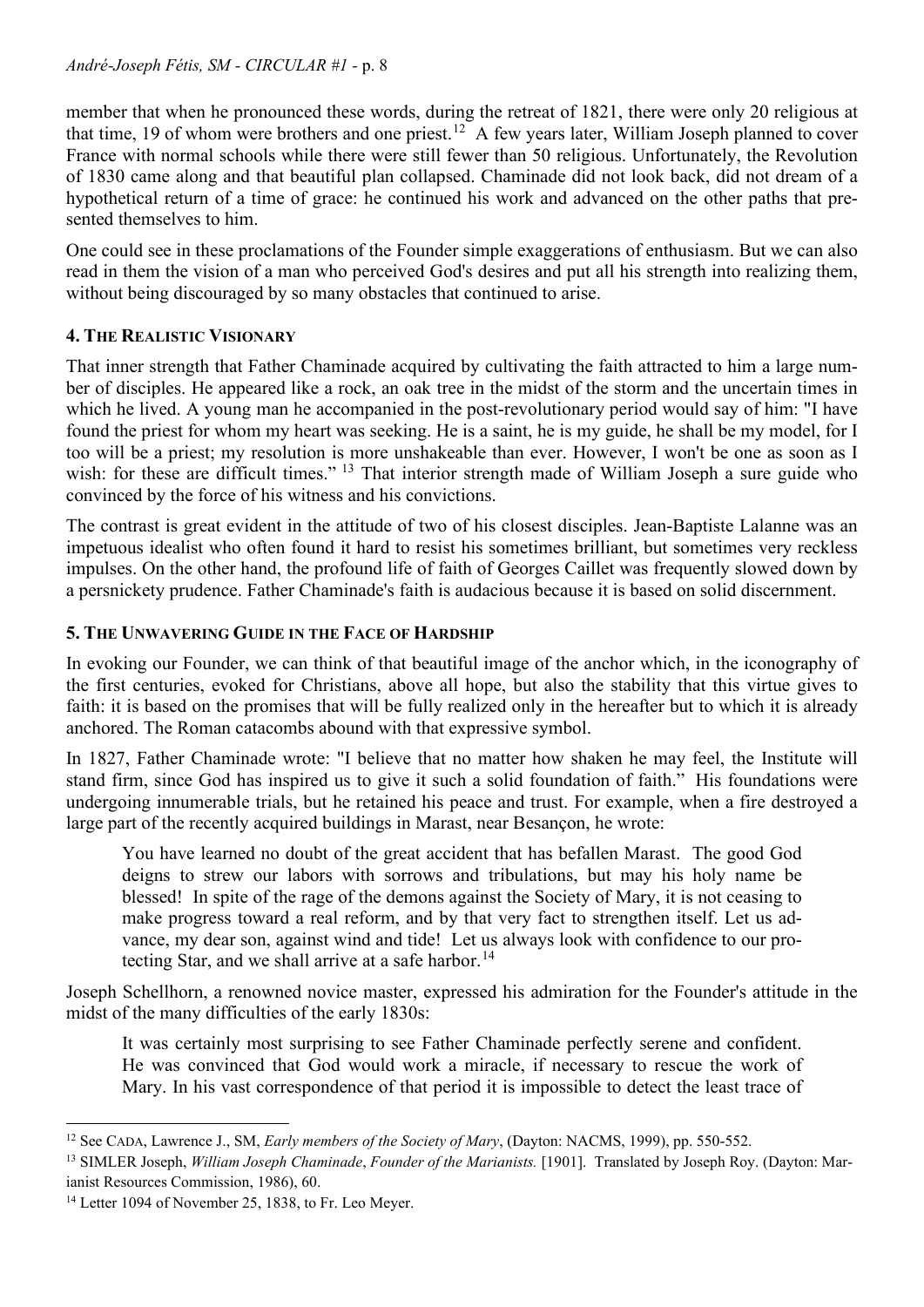discouragement. Though he suffered beyond endurance and trembled, "it was only for the souls of his faithless children, not for the Society of Mary."<sup>[15](#page-8-0)</sup>

It even seemed that those obstacles would ultimately be an opportunity for the purification and then the strengthening of the congregation. As Father Chaminade himself expressed it: "The Revolution which has come will have served as the winnowing fan of the Lord. Only the good grain will remain."[16](#page-8-1)

#### **6. A LEGACY FOR OUR PATH**

Contemplating our Founder as a man of faith is of great benefit to us and a profound source of inspiration. May we follow such an example and adapt it to our present circumstances!

Chaminade traces out the way for us when he summarizes the identity of the Marianist religious:

This holy state of religious life is simply a constant practice of faith, in all the circumstances of life and in activity of a person with respect to himself, towards his neighbors, and with regard to God. The religious is a person who, believing in God, in Jesus Christ, and in the future life, has resolved to perform henceforth only actions which are a direct and immediate consequence of faith. How easily and surely, then, does this state lead to salvation!<sup>[17](#page-8-2)</sup>

That insistence explains the importance that this virtue has taken on in Marianist life, to the point of constituting our motto: *Fortes in fide!* The lives of many of our religious are the living commentary on it and a great quantity of writings are dedicated to it. In recent times, faith is implicitly mentioned in the title of the 2012 Chapter,<sup>[18](#page-8-3)</sup> and still very present in the 2018 Chapter document. So let us continue this journey in the footsteps of our Founder by observing different facets of the faith as he taught us.

## **II. A VIRTUE FOR ACTION AND LEADERSHIP**

In this section I would like to describe several aspects of the practice of faith according to Father Chaminade. Each of them delineates a field of action for our present religious life.

Since it is not a simple repetition of the usual ideas on the subject, his teaching is of great interest to us. If we were to conduct a survey among informed Catholics about what faith evokes for them, we would undoubtedly find two strong ideas: faith is above all a matter of feeling and it is essentially an intimate and interior gift. However, our Founder's point of view is quite different from these two notions. For him, faith is much more related to the intellect than to feelings, and it is above all a virtue for action: it is the driving force behind that action and gives it its true perspective.

This way of presenting the faith is in line with the long litany of men of faith in Chapter 11 of the Letter to the Hebrews. Faith was for each of them an agent of transformation that opened new perspectives and provoked a new way of being or doing. The emblematic example is that of Abraham, who "by faith, ... obeyed when he was called to set out for a place that he was to receive as an inheritance; and he set out not knowing where he was going" (Heb 11:8 NRSV). Neither can we forget the faith of Mary "who believed that there would be a fulfillment of what was spoken to her by the Lord" (Lk 1:45 NRSV) and who, for that reason, set out immediately on a journey that gradually took her from act of faith to act of faith, to the foot of Calvary and to the heart of the community in Jerusalem.

<span id="page-8-0"></span><sup>15</sup> SCHELLHORN Joseph], *Historical Sketch of the Society of Mary*, p. 47, (AGMAR 1910 8).

<span id="page-8-1"></span><sup>&</sup>lt;sup>16</sup> Letter 574, January 14, 1831. The expression will become more frequent after his resignation in 1841. The Revolution mentioned is that of 1830 which put an end to several important projects of the Founder.

<span id="page-8-2"></span><sup>17</sup> Retreat of 1817, 2nd mental prayer: *CL* V.20 [2].

<span id="page-8-3"></span><sup>&</sup>lt;sup>18</sup> Chaminade's letter to Pope Gregory XVI (1838) highlights the desire of the capitulants to "enliven and rekindle on all sides the divine torch of faith."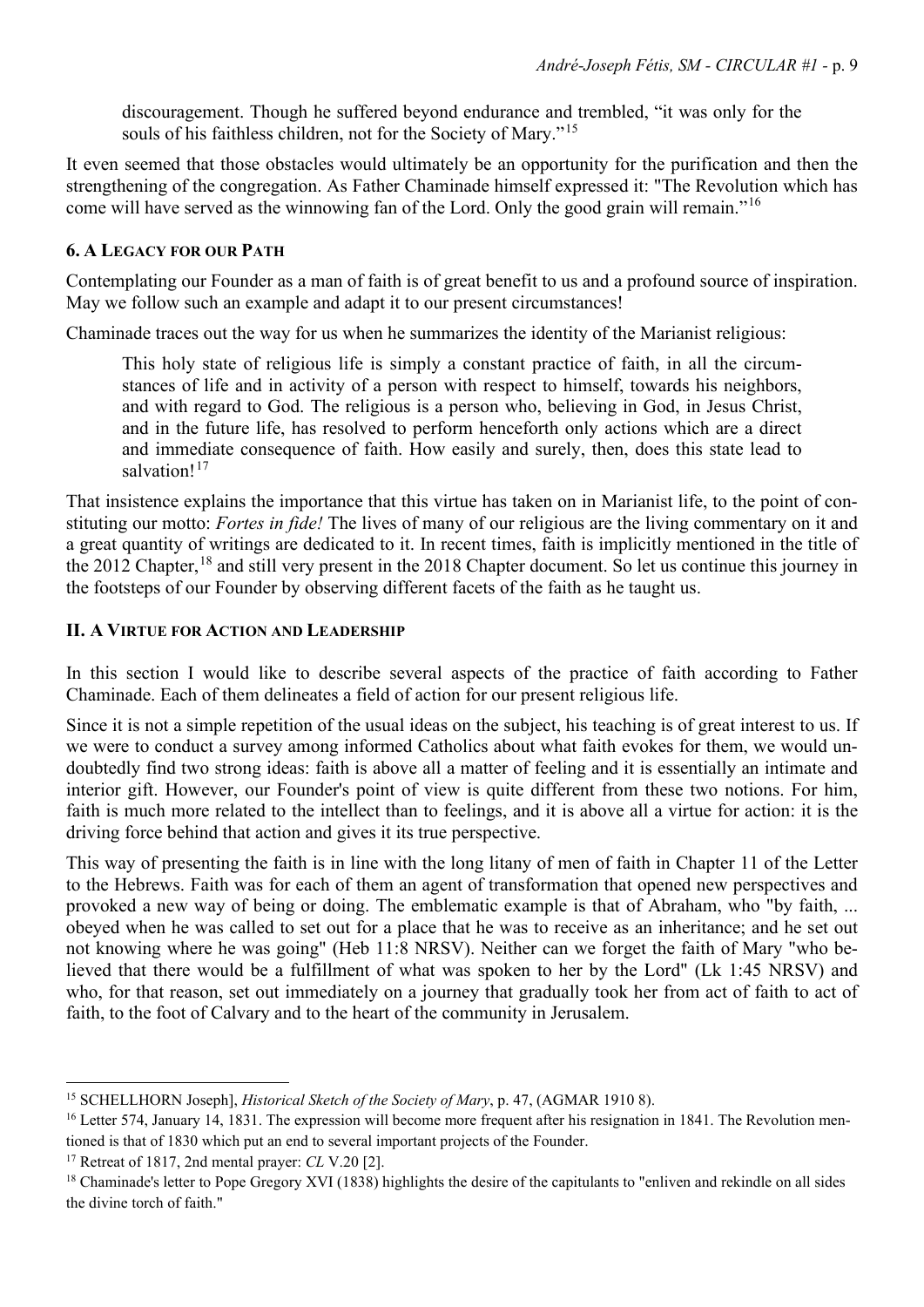The faith taught by Father Chaminade is not primarily a matter of feelings, even if it touches the heart and solicits it. It cannot therefore be confused with piety: the latter precisely needs to be enlightened, nourished, and purified by faith, thus offering an authentic path of Christian life.

Furthermore, as Fr. Vincent Vasey points out, the faith which is, according to the theology of Saint Thomas, an intellectual virtue, is associated in Father Chaminade with the virtue of prudence, also an intellectual virtue. But while faith considers eternal truths, prudence governs the behavior to be adopted or decisions to be made in the midst of contingent events. For Father Chaminade, "grace … produce[d] in him an outstanding example of a life ruled by faith and an extraordinary example of applying the truths of faith in concrete problems of life by the virtue of prudence."[19](#page-9-0) One of the most remarkable aspects of Father Chaminade's testimony and teaching lay in his ability to put faith at the service of action.

## **1. A PRACTICAL FAITH**

"Practical faith" is an expression that was dear to the heart of Father Chaminade. It is not exclusive to him, but it occupies a particularly important place in his thinking. That highlights the specific element of his conception of faith. It is not an inner and hidden reality of an intimate nature: on the contrary, it is a virtue for action. It is intended to be translated into precise, visible, measurable actions. It is difficult to gauge a person's faith, but one can do it for their actions.

For Father Chaminade, the expression "practical faith" was particularly frequent during the years of the foundation of the Society of Mary, at the time of creating the particular lifestyle of this "new Order." During the foundation retreat in September-October 1817, each of the participants was invited to decide whether or not to begin this foundation and whether or not to enter it. It was then that Father Chaminade chose to speak, first of all, of faith (1<sup>st</sup> Meditation) and of "the necessity of practical faith for salvation"  $(2<sup>nd</sup> Meditation)<sup>20</sup>$  Let us read an excerpt from the 2nd Meditation as transcribed by Jean-Baptiste Lalanne; it explains Father Chaminade's thinking better than I could do and it plunges us into the heart of our charismatic origins:

"1<sup>st</sup> Rarity of practical faith. Few people in the world believe with a speculative faith; even fewer with a practical faith. How differently we would act if we would put our faith into practice, with respect both to mysteries and to morality. For example, what an idea of our greatness, if we believed in the Incarnation. What a horror of sin, if we believed in the Redemption. What respect for church buildings, if we believed in the real presence of Jesus in the most Blessed Sacrament. As to morality, with what dispositions we would approach the Sacrament of Penance, if we believed in what takes place between God and the sinner. How we would practice charity, if we had the practical faith of the precept our adorable Master has given us.  $21$ 

Such a discourse excited the hearts of our first brothers in the Marianist life, since they decided, at the conclusion of that preaching, to found the Society of Mary, now convinced, like the Founder, that "the religious state is in a special way a state of faith."<sup>22</sup> In the name of faith, they were taking a huge step forward.

Practical faith continued to occupy a significant place in Father Chaminade's teaching during the first years of the foundation, for example in the retreat of 1818 which concluded with the vows of the first brothers. And that enthusiasm did not wane; on the cover of his notebook, Jean-Baptiste Collineau wrote: "Laus Deo" (Praise be to God).

<span id="page-9-2"></span><sup>21</sup> Retreat of 1817, 2nd Meditation, *CL* V.20 [1]-[2].

<span id="page-9-1"></span><span id="page-9-0"></span><sup>&</sup>lt;sup>19</sup> Vasey, *Chaminade. Another Portrait*, 301. :<br><sup>20</sup> Lalanne's notes (*CL* V.20), we are fortunate to have, in addition to the notes of Fr. Lalanne (*CL* V.20), the preparation scheme of Father Chaminade himself (*CL* V.19) from which this quotation is taken.

<span id="page-9-3"></span><sup>22</sup> Retreat of 1817, notes of Father Chaminade, *CL* V.19 [1]. This is the subtitle of the same Meditation that we have just read in the notes of young Lalanne.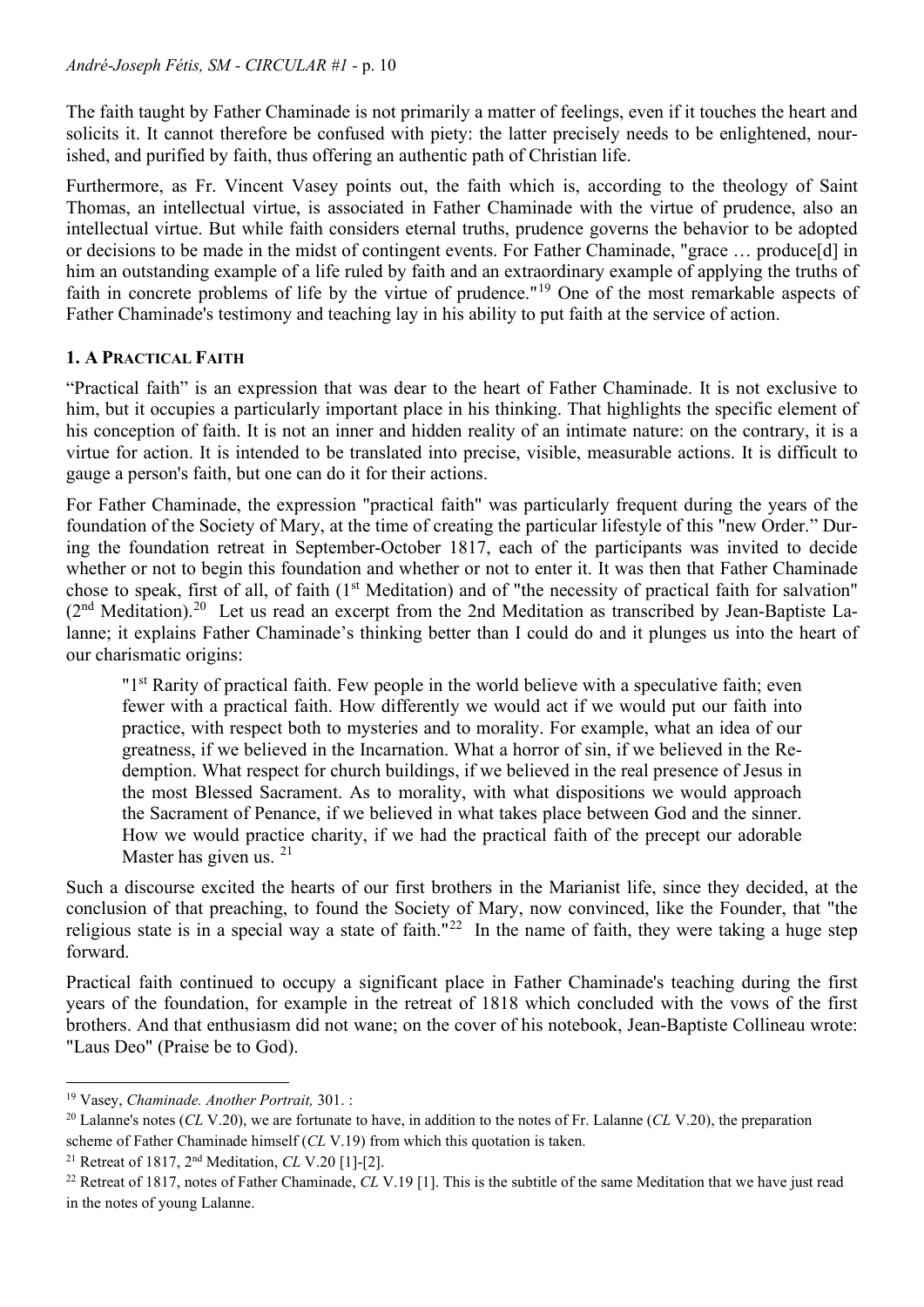Then the topic becomes more discreet until it almost disappears. It reappeared in force in 1844, this time in the correspondence of an 83-year-old man. What was at stake then was nothing less than the fidelity of the General Council to God's call. Father Chaminade, who had resigned from his role as Superior General in 1841, accused them of acting, no longer according to faith, but according to simple human reason often obscured by the absence of that supernatural light. For example, he wrote to Archbishop Donnet:

[I must] prevent the entry of false doctrine into the General Administration of the Society of Mary, an erroneous doctrine which would denature the spirit of practical faith. It is this spirit of practical faith which the Holy See endorsed when it approved the Society of Mary, Without this spirit, the Society can be of little use to the Church. The Society of Mary would degenerate very quickly if its General Administration were guided by another spirit  $($ ... $)$ ?<sup>[23](#page-10-0)</sup>

The Founder's insistence is impressive; this aspect was for him at the heart of the spirit of his work and justified its existence and the approval of the Church.

And so what about us? What about our faith: is it a practical faith? "Few people in the world believe with a speculative faith, let alone a practical faith." And we, since it is one of our own riches, do we wish to be of this small number? Faithful to that spirit, our *Rule* invites us to live the faith in our communities (RL 3), in the image of that of Jerusalem (RL 9). Faith is a source of commitment and solidarity (RL 72). We are called to prolong in our activity the faith of Mary (RL 65). All this points to a faith that is expressed not only in prayer, but also in life and action.

# **2. A FRESH LOOK**

Article 4 of our Rule tells us: "We strive to become men of faith and to ponder all things in the light of revelation. By faith we see how God is at work in human history and in the events of our daily lives." One of the main fruits of faith will be the acquisition of this new outlook.

Without faith, we are guided only by the information we receive from our intelligence or from the feelings that accompany it. Intelligence opens vast horizons to us, but the deeper meaning of facts and realities can easily escape it. There is certainly an emotional intelligence, and current pedagogy has done well to give it a place that was probably too neglected until now. But emotions are very insufficient to enlighten us, they are fleeting, often difficult to analyze, and when they come to dominate they can even distort our perception of reality. It seems, however, that nowadays, more and more personal and collective opinions, and consequently decisions, find their source and justification in emotions. That situation sometimes becomes tyrannical and unreasonable. It is, then, urgent to restore the analytical coolness of intelligence to its rightful place. For the believer, faith will then play an invaluable role, opening him to an inner observation of reality and guiding him in his choices. It is a difficult and demanding art, but one of extreme importance and without doubt one of the greatest contributions of Christians to our world. When emotions are tempered by intelligence, itself enlightened by faith, the person finds a much greater balance and becomes much more stable in his behavior and choices.

Christ reproached His disciples for not knowing how to discern the deep meaning of events. "When it is evening, you say, 'it will be fair weather, for the sky is red.' And in the morning, 'It will be stormy today, for the sky is red. And threatening.' You know how to interpret the appearance of the sky, but you cannot interpret the signs of the times." (Mt 16:2-3). In a like manner, in Letter 725 (from which comes the title of this Circular), Chaminade reproached Father Chevaux for having forgotten the true meaning of his mission, for seeing only the outer rind of it:

The education of youth, whatever form it may take, is certainly not the end you must have proposed to yourself in consecrating yourselves entirely to God, under the protection of the

<span id="page-10-0"></span><sup>23</sup> Letter 1337, September 27, 1844, to Archbishop Donnet.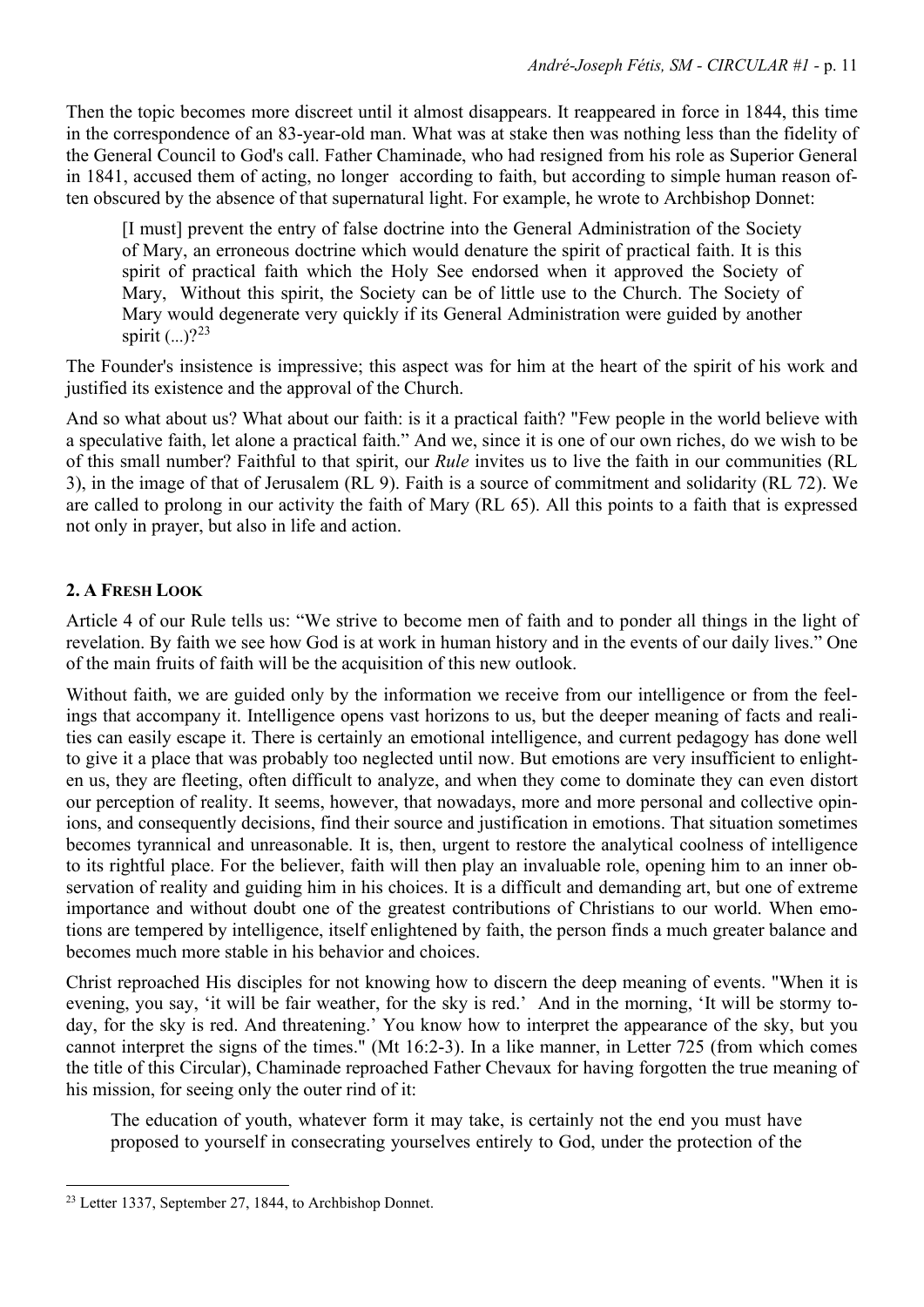august Mary. Teaching is but a means to make use of to fulfill our mission, to introduce everywhere, so to say, the spirit of faith and of religion and to multiply Christians.

In the letter of August 24, 1839, he warned the brothers of the risk of behaving like "those who work in the educational factories of our century":

Yours to impress upon the teachers what a great mistake they would make if they were to limit their endeavors to instruction in human learning, if they were to put all their care and glory into the making of scholars and not of Christians, or into the gaining of a worldly reputation. Then they would be forgetting that they are missionaries of Mary and would descend from the high estate of apostles, in order to degrade themselves to the base level of those who work in the educational factories of our century.

We need to learn to see with the eyes of faith in order to access the deep and real meaning of the facts. Father Chaminade advises us:

Acting in faith, practicing the faith, living by faith. This means considering all things which present themselves to us, whether natural and supernatural, in the knowledge God has of them and which God gives us by faith. Then, to examine and judge them according to this view in order to conform our lives to them. [24](#page-11-0)

Addressing the Christians of Rome last December 31, Pope Francis invited them to discover God everywhere, far beyond the churches:

"This presence [in the city, even in our city of Rome] must not be contrived but found, uncovered." (Apostolic Exhortation *Evangelii gaudium*, no. 71). It is we who must ask God for the grace of new eyes capable of a "contemplative gaze, that is to say, a gaze of faith that discovers that God who dwells in his houses, in his streets, in his squares" *(ibid.*, no. 71). (...) I would like our view of the city of Rome to grasp things from God's point of view. (...) To have time for others, to dialogue, to recognize with a contemplative gaze the presence and action of God in their lives, to witness to the new life of the Gospel through deeds rather than words is truly a service of love that changes reality.

Let us ask for the grace to learn to open the eyes of faith: on the world, on the Church, on the Society of Mary, on its life and mission, on my community and my brothers.

## **3. A RESPONSE TO INDIFFERENCE**

It is striking to note how Father Chaminade relates what he considers to be "the great reigning heresy . . . religious indifference" (Letter of August 24, 1839), and the privileged place he attributes to faith at the heart of the identity and action of religious men and women.

The situation in his country was a cause of great suffering for him. He often spoke of his "unfortunate homeland."<sup>25</sup> The use of that term was not limited to the first few years after his return from exile; it continued, even when we would be more ready to think rather of improvements in the situation. The good done did not hide from him the immensity of what remained to be done and the danger that so many people still incurred when they distanced themselves from God. He also undoubtedly noted that the adherence to God of many believers was only superficial and did not touch the depths of the person, his desires, ideas, and decisions. It was then that Chaminade felt the urgency of a work completely inspired by faith as his own responsibility.

<span id="page-11-0"></span><sup>24</sup> Chaminade, *Instruction Notes*, loose sheets, "The Life of Faith": *CL* II.56 [1a].

<span id="page-11-1"></span> $25$  He used, for example, that expression in Letter 52, to Adèle de Batz de Trenquelléon in 1814, in a commentary on his actions since his return from exile. See also Letters 171 (1821), 198 (1822), 210 (1822), 234 (1823), 293 (1824), . . . 616 (1832), etc. . . .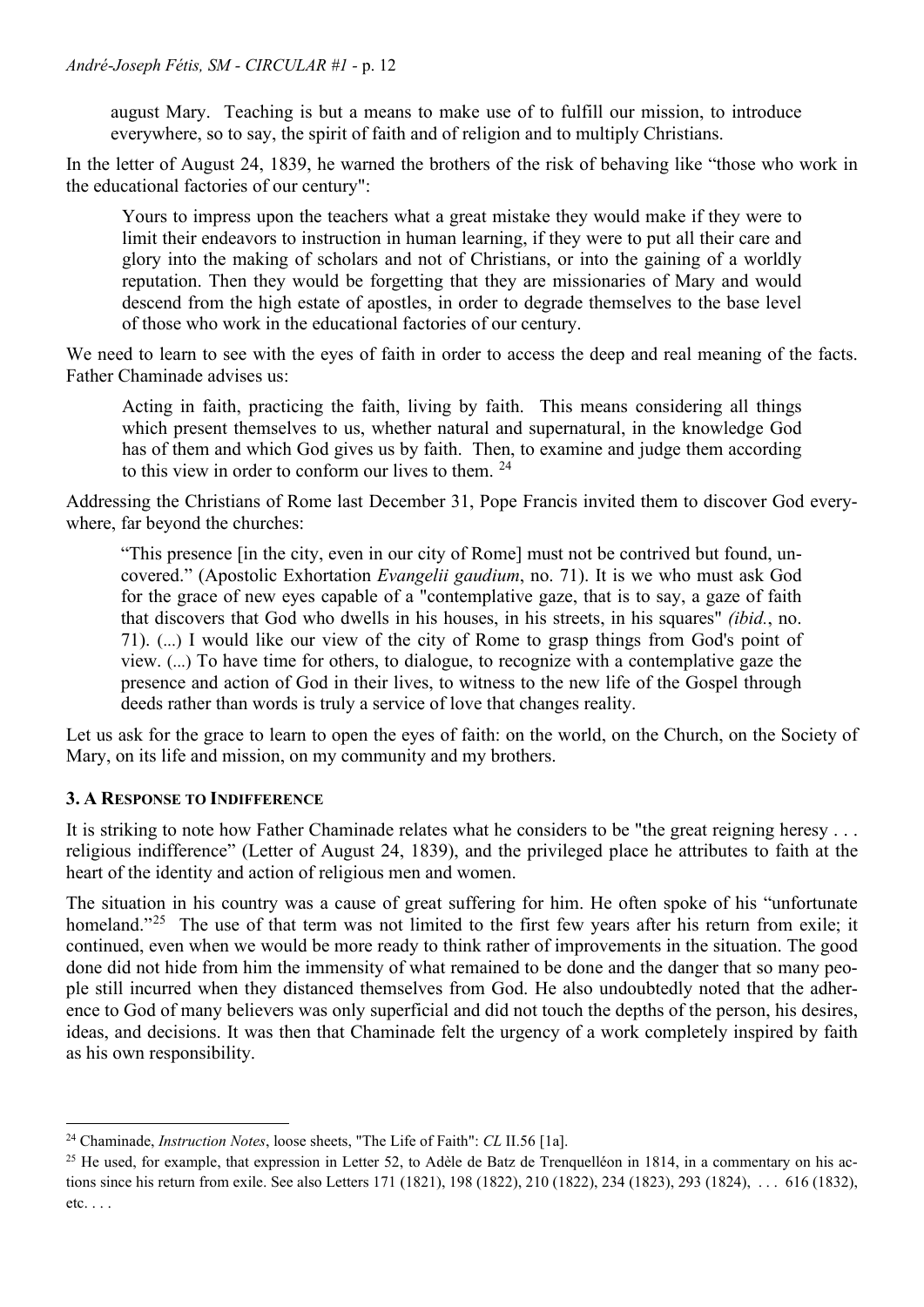During the retreat of 1821, not long after the foundation, he commented at the same time on the sad situation of France and on his admiration for the generosity of God who had raised up the Marianist religious congregations in response to that tragedy. Sorrow and enthusiasm were mingled.

We are firmly persuaded that God has raised up the Institute of Mary! But if we consider in what times God has established it, what end God wishes to propose to it, we will discover some very grand ideas. Let us cast a glance on our times. Good God, what frightful darkness, what horrifying depravity, what desolate indifference to salvation! In preceding centuries corruption had found its way only into the heart. But today the mind and the heart are gangrenous, and the illness of the mind is incomparably more dangerous and more incurable than that of the heart.

In this state of affairs, in these times of desolation when the generation only now coming to life and those which will follow risk being devoured by irreligion and impiety, God has founded the Institute of Mary and given it a fitting spirit. This spirit is the interior spirit.<sup>[26](#page-12-0)</sup>

This reflection is very instructive. We generally fail to consider the spiritual life as a part of the apostolic life, and yet that is what our Founder proposes to us. This gives another dimension to an activity that we perceive as being rather hidden, invisible, to the point that we are sometimes inclined to relativize its importance.

That was clearly not the opinion of our Founder. He wrote in 1831:

We are in the midst of so new a world! I am in France almost like one in a foreign land. I seem not to know any longer what to say or do. For my part, I am waiting for events to come my way instead of going forward to meet them. I have no other policy than that of having daily recourse to the Blessed Virgin.<sup>[27](#page-12-1)</sup>

Or again, in 1838, to Pope Gregory XVI, summing up in one sentence almost forty years of activity:

In order to oppose a powerful dam to the torrent of evil, Heaven inspired me, at the beginning of this century, to ask the Holy See for letters patent as Apostolic Missionary, in order to enliven or rekindle everywhere the divine torch of faith. . . .

The divine inspiration of his work was a touchstone of Blessed Chaminade's vision. That is why he would not stop saying it, in season and out of season. That conviction of faith is the same foundation on which he wants us to build the Society of Mary and the Family of Mary today. Withdraw that conviction and there is left only a beautiful NGO without a great future. That certainty of the Founder cannot be ignored.<sup>28</sup> It follows that we have a particular duty to listen to God's expectations so that the work with which he associates us does not become ours alone. It is also up to us to find creative ways to respond to the current calls, especially to the multiple forms that the indifference of our time takes. Father Chaminade deeply regretted: "How little Christian education there is! The emerging generation finds so few teachers who are committed to forming the mind and heart for Christianity! What remedies to oppose to so many evils?"<sup>[29](#page-12-3)</sup>

<span id="page-12-0"></span><sup>26</sup> Retreat of 1821, 18th Meditation, *CL* VI.19 [62-63].

<span id="page-12-1"></span><sup>27</sup> Letter 575, dated Thursday, January 20, 1831, to Father Lalanne.

<span id="page-12-2"></span><sup>28</sup> Klobb, preaching the *Retreat at Fayt*, which was a dazzling synthesis of the charismatic work of Father Chaminade, entitled his first conference : The "Society of Mary, a Work of God," with three sections: 1. Repeated Affirmations of the Founder; 2. Unshakeable Affirmation of the Founder Showed; 3. The History of the Society of Mary Is Our Guarantee of It." See KLOBB Charles, *The Spirit of the Society*. *Retreat of Fayt*, (Rome: 2012) [Translated by J. Stefanelli from *La Gerbe*, vol. 9, 1999, pp. 8-12].

<span id="page-12-3"></span><sup>29</sup> *Constitutions of 1839*, art. 339.

In contrast to this concern, in another article (art. 361) it states: "... to primary teaching, the class of lettered laymen ... is charged with bringing to more than three fourths of the population the principles of faith along with human knowledge. Oh, what good a religious teacher, truly animated with the zeal of his state, is able to do!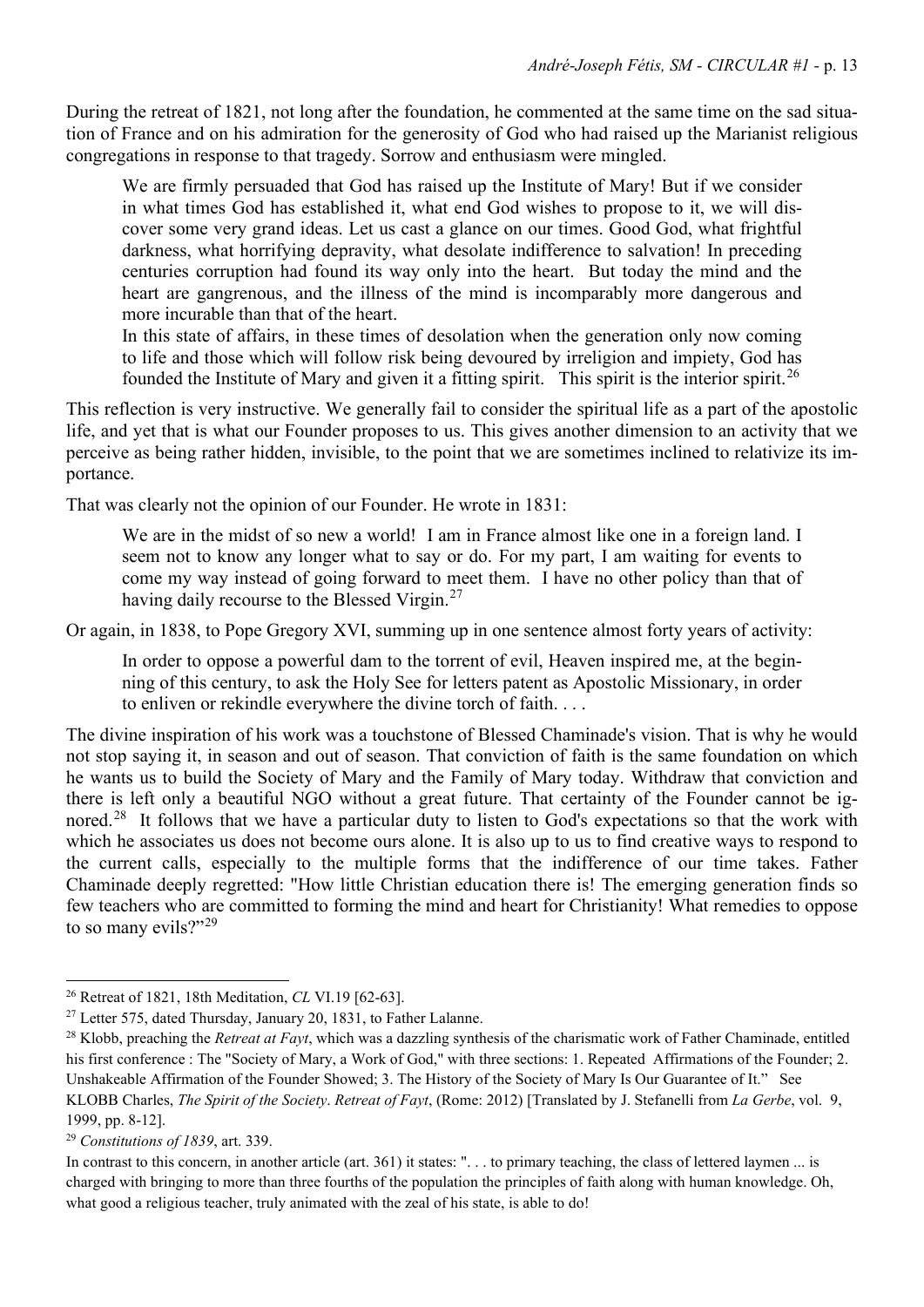The severity of Father Chaminade's discourse on his time may annoy us. He was certainly marked by the times, but let us be attentive to the deep missionary ardor that dwelt in his heart and which motivated these exclamations of pain: the language is antique, but the questioning is very current. Let us rejoice to see his action, always positive, his patience, his perseverance, his desire to always go forward without looking back. Father Chaminade was a man of the *Ancien Régime* who committed himself resolutely and without nostalgia to modern times.

Today, let us too be men of faith devoured by the desire not to let anyone miss the opportunity to meet God. May our creativity help us to make our lives and activities an adequate response to the new indifference of our times.

## **4. REKINDLING THE TORCH OF FAITH EVERYWHERE: THE VOW OF TEACHING THE FAITH**

A direct consequence of what we have just meditated on is offered to us in the vow of teaching the faith. The latter was present from the origins of the Society of Mary, and continued there explicitly for four decades, with some variations in its formulation. During his perpetual vows in 1818, Jean Lalanne *(sic)* promised to "work . . . at the teaching of Christian practices and the Catholic faith."[30](#page-13-0) The vow disap-peared in 1865, when the Society of Mary was recognized by the Holy See.<sup>[31](#page-13-1)</sup> It was suppressed for two reasons: because the Congregation of Bishops and Religious wished to reduce the number of additional vows pronounced at that time in many congregations, and because the officials there believed that the object of that vow was already assured by the description of the privileged apostolate of the Society.

What is important to deduce from the 1865 decision is that, even if this vow was formally suppressed, it was with the idea that its spirit would endure without modification in the life and objectives of the congregation. We no longer pronounce it formally, but its spirit remains. For this reason, let us not forget this original heritage so very dear to our Founder. It would be very important and instructive to study the current extensions of this vow in our mission. I shall now confine myself to mentioning just a few aspects of it, very briefly.

We know that the letter of August 24, 1839, devotes a large section, the third and last of the text, to this vow. It bears the title: "What else the two Orders of Mary have as special and exclusively theirs in the works common to other Institutes." Here is what Father Chaminade tells us about this vow:

- each new order has received from God a mission appropriate for its time (he gives examples);
- "we have been called by Mary herself to help her with all our strength in her struggle against the great heresy of our times";
- hence the call from Mary saying: "Do whatever he tells you"; she invites us not to exclude any work or any recipient, but to give preference to the poor and the young.

The vow of teaching was therefore a missionary vow, with a Marian spirit, committing us to teach the Christian faith and morals to the greatest number as a remedy for indifference.

There is no doubt in my mind that this is what we continue to do today, even without this vow. But it is important to remember this original idea in order to continue to keep its spirit and consciously translate it into our action. Being aware of this is a strong support. The spirit of this vow allows us to say that our mission:

finds its source in our privileged bond with Mary, Mother of Christ, and with Jesus, Son of God who became the son of Mary for the salvation of mankind;

<span id="page-13-0"></span><sup>30</sup> See *CL* V.28, p. 522.

<span id="page-13-1"></span><sup>&</sup>lt;sup>31</sup> "Making the vow of teaching must be removed from the Constitutions. It will suffice that the members have as their purpose to instruct youth according to the method expressed in the Constitutions": 16th animadversion, of June 17, 1865. Cf. DÉLAS, Jean-Claude, *History of the Constitutions of the Society of Mary*, Monograph Series Document No. 19, (Dayton: Marianist Resources Commission, April 1975), 115.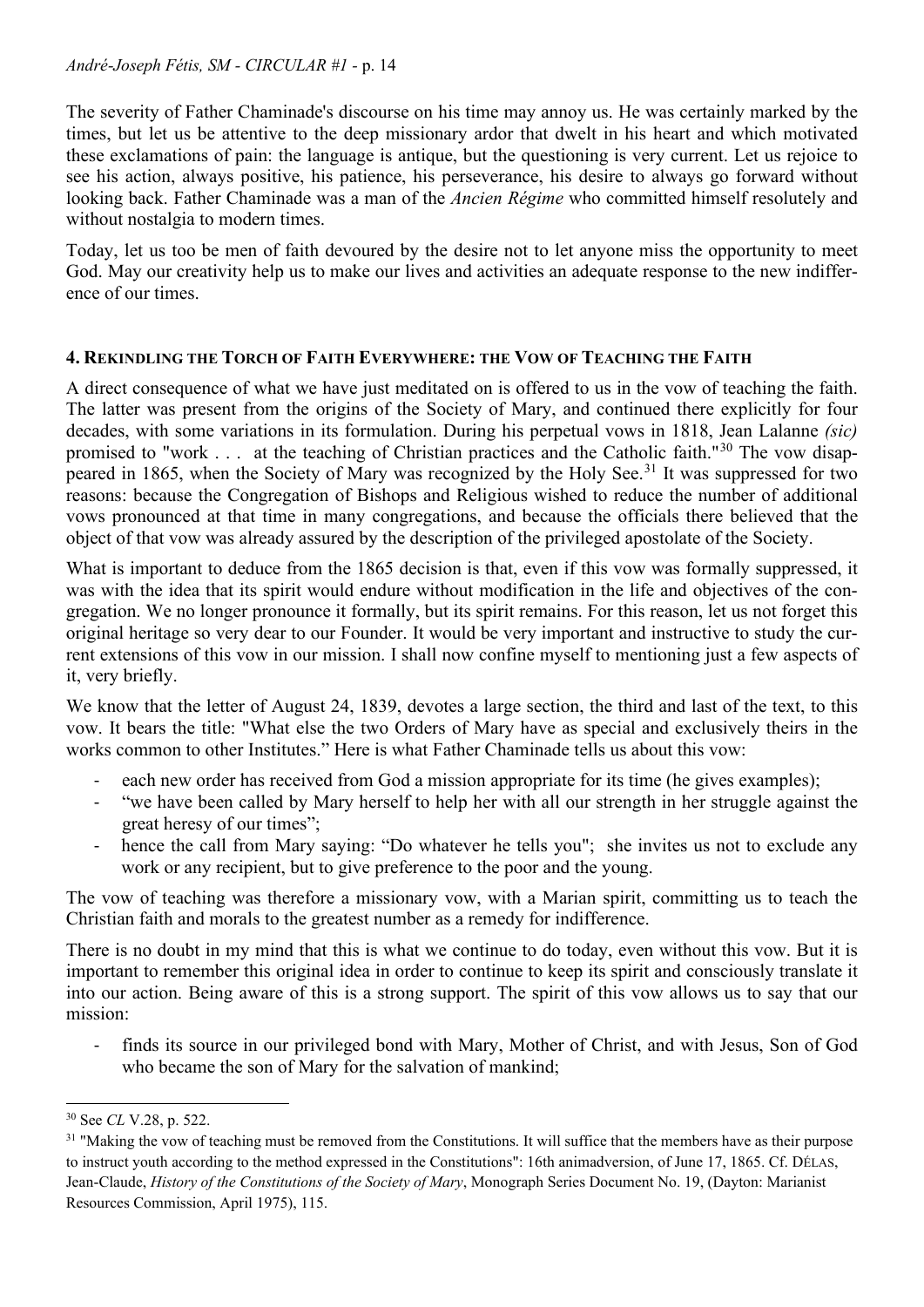- It is a response to the sufferings of our times, especially with regard to faith;
- It gives a special place to young people and the poor;
- It has a tendency towards universality.

Two consequences follow from this last point:

- Enhanced adaptability: we are not bound to a single missionary means or an exclusive type of recipient.
- Multiplication: we prefer to choose the apostolic means that reach the greatest number.

However, these aspects are moderated by other traditional elements in the Society of Mary. One is the importance of the person-to-person relationship (for example, there is a practice, probably never codified, that advised limiting the growth of an institution to the borderline point where the director could still know the name of each student). Another moderating element is community: not to strain the unity of the community by the multiplicity of apostolates or their exaggerated extension.

I would like to add that adaptability and universality are extended and expressed in missionary availability. Let us recall the famous Article 244 of the *Constitutions of 1839*: "What he does today, what he will do tomorrow, in what place he will pass his life, and how long it will last, nowise disquiet him; indifferent for all the rest, he has only one thing at heart -- it is to do always and everywhere God's will and pleasure." It is not difficult to understand that without this availability, universality is a decoy. However, every superior knows how difficult this availability is today! Universality must not be limited by our lack of availability, but neither can it be dispersed in a multiplicity of individual personal projects. Let's think about this carefully because the consequences are very great.

Coming from these reflections, and contemplating our current situation, it is good to ask ourselves a few questions:

- What priority is given to the teaching of faith in our activity? Just how and with what means are we working on it? Are those means adapted to our time, to our context, and to the persons we are addressing? Do they allow an authentic experience of faith and a personal encounter with Christ? When there is religious pluralism, will each one find an opportunity to deepen his or her religious experience?<sup>[32](#page-14-0)</sup>
- How can we create the conditions for the possibility of faith? What specific capacities do we need to develop in order to allow each one to have a real possibility of accessing faith: attention, silence, listening, concentration, interiority . . .? Do our educational and our pastoral care touch intelligence, sensitivity, and faith as well? $33$
- In a Church called to be "out into the world," how can we reach out to those who are far from the Church and offer to them also a possible access to faith?
- To meet these challenges, do we need to adapt certain aspects of our mission?

Let us also be encouraged by our Founder:

It is a great consolation for a religious to know that the fruits of all his efforts, of his labors and of his economy are employed in works, all of which concur in establishing the kingdom of Jesus Christ by propagating the faith."[34](#page-14-2)

<span id="page-14-0"></span> $32$  Cf. XXXIV° General Chapter (2012): no. 33 calls us to reflect on our faith proposal in a context of "religious diversity." This is in fact a situation that is becoming more and more frequent.

<span id="page-14-1"></span><sup>&</sup>lt;sup>33</sup> The balance between faith, reason, and affectivity is an important criterion for pastoral ministry. Addressing the intelligence or faith in a way that does not affect the person's feelings will lead to rather diminished results. But addressing affectivity to the detriment of faith and reason is an open door to manipulation. In terms of human or spiritual accompaniment, the consequences of such failures can be very serious.

<span id="page-14-2"></span><sup>&</sup>lt;sup>34</sup> Constitutions of 1839, art. 371. The preceding articles have explained that all the brothers contribute to this result, including the working brothers; we can also include the elderly or sick brothers.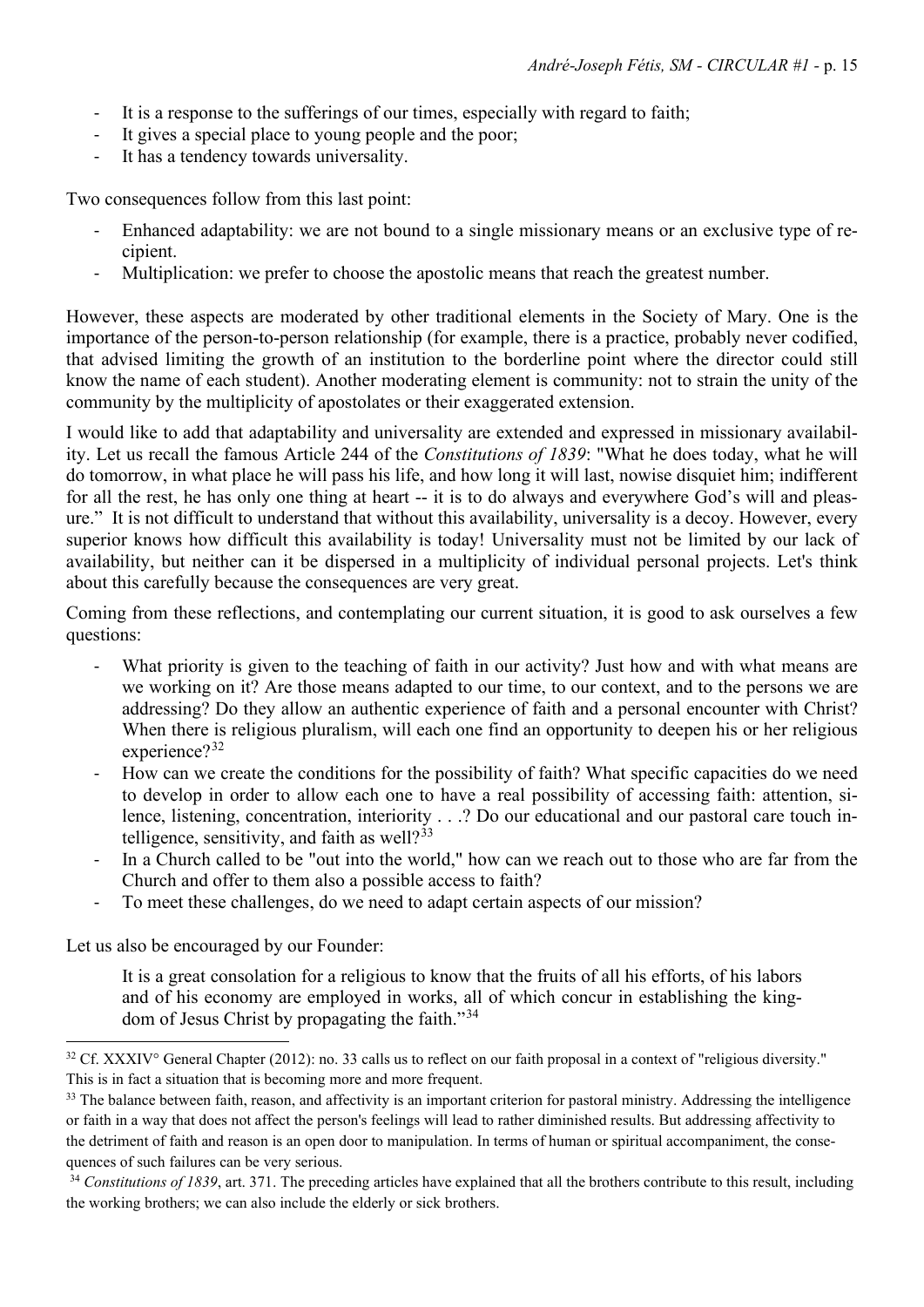# **5. COMMUNITIES OF FAITH**

We read in our *Rule*, Article 3: "We come together to form communities of faith, and we aim to share the same faith with our brothers and sisters." The two dimensions of faith, lived and proclaimed, are intrinsically linked to the community. The *Rule* then goes on to expand on this statement. Chapter 4 of the *Rule* is entitled: "A Community of Faith" and Chapter 5, "A Community in Mission." The latter opens with Article 63, which reads: "We are committed to the multiplication of Christians, forming persons and communities in a lived faith expressed in service to the needs of the times." This personal and community proclamation finds its culmination when it generates other communities, themselves ready to live and proclaim the faith.

The two aspects: living the faith and spreading the faith are linked, like a diastole-systole movement. It is simple logic to think that one must live what one proclaims. From the very beginning Father Chaminade had attributed "two main objects" to our congregation: "1. With the grace of God, to raise each of its members to religious perfection; 2. . . . to labor in the world at the salvation of souls . . . . "<sup>35</sup> More broadly, he invited communities, both lay and religious, to be centers of evangelical life in order "to prove by the fact that today, as in the primitive Church, the Gospel can be practiced in all the rigor of the spirit and of the letter."<sup>[36](#page-15-1)</sup>

Living the gospel and witnessing to it is nearly one and the same reality: living the faith and witnessing to it, especially through community. This is a way of thinking about the mission dear to Blessed Chaminade; for him, the individual is admired but considered as an isolated case, while the community convinces. Faithful to this conviction, our *Rule* states:

The community itself is a primary instrument to fulfill our mission. We know that the quality of our life has greater impact than our words. Therefore, together we seek ways to bear a living witness to our shared faith (RL 67).

It couldn't be clearer. The consequences are far-reaching. Faith is the profound inspiration that unites and transfigures the life and mission of the community. Without it we have no reason to exist or work with each other and differences of opinion or personalities will take over. This is one of the frequent causes of conflict between brothers, between brothers and superiors, between brothers and those in charge of works. When these tensions arise, let us not forget to have recourse to faith without limiting ourselves to the equally necessary techniques of human management. Listening to or observing some of these situations, I cannot silence within myself the question: but where is our faith? According to the call of the Gospel: "For if you love those who love you... if you greet only your brothers and sisters, what more are you doing than others? Do not even the Gentiles do the same?" (Mt 5:46a, 47).

Today it is evident that we need to extend all this reflection to the entire Marianist Family. We are called to live the faith together in order to witness to it together. What is said in Article 67 is true for the whole Family. The document published by the World Council of the Marianist Family in 2013 on "The Common Mission" states:

In a synthetic way we could say that our "common mission" is precisely to constitute ourselves and to live as a Family, in fraternal communion, within the diversity and plurality of our vocations and ministries. (...) from the joyful and encouraging experience of our fraternal communion, according to the plan of our Founders, our presence and action as a Family in the Church and in the world have as their fundamental objective to witness to this faith, the faith of Mary, to transmit it and to form to the faith those around us, with particular attention to youth.

<span id="page-15-0"></span><sup>35</sup> *Constitutions of 1839*, art. 1.

<span id="page-15-1"></span><sup>&</sup>lt;sup>36</sup> Letter 388, dated February 15, 1826, to Father Noailles. The same text is quoted in the Chapter document of 2018 in No. 5.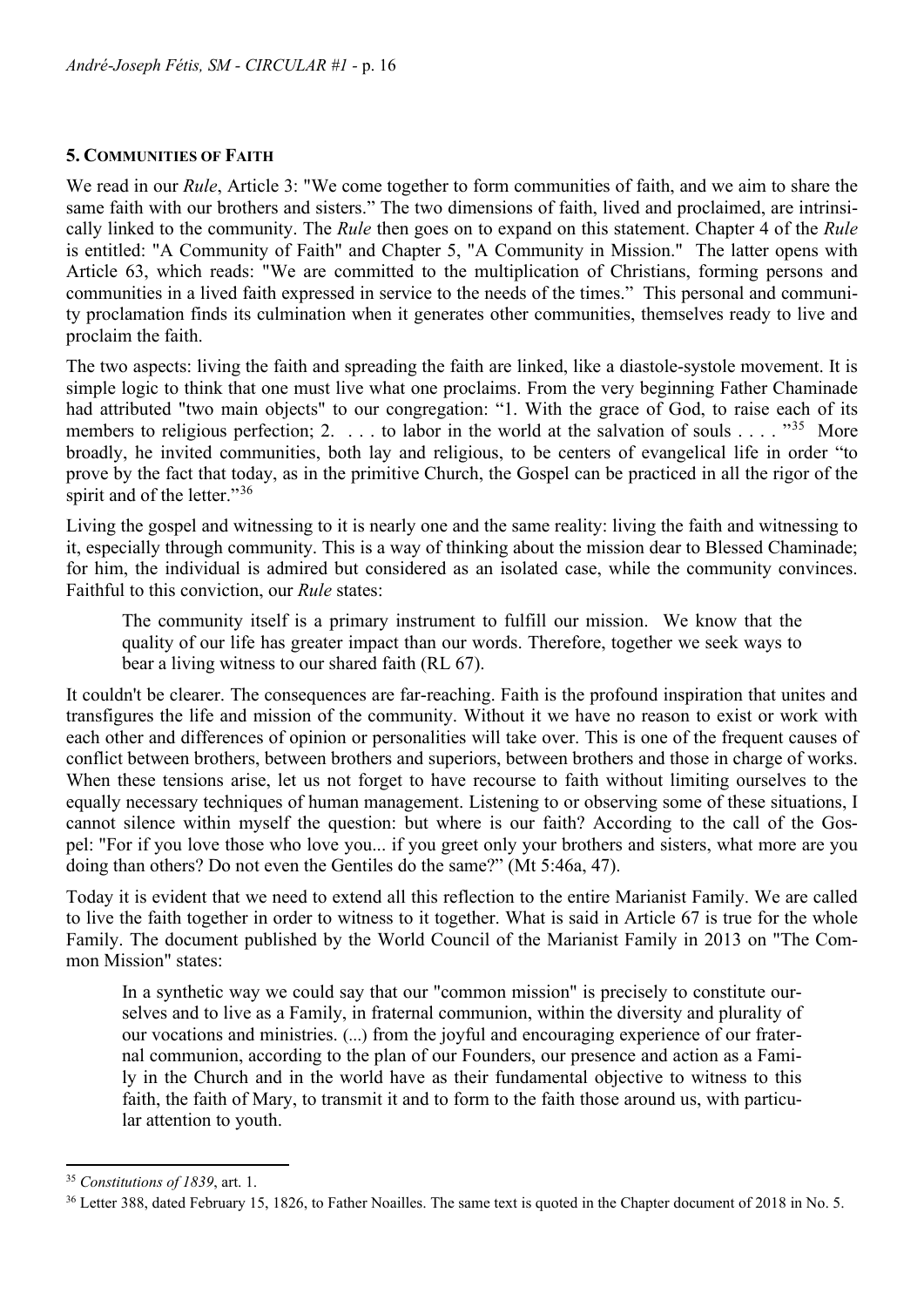This text is taken up again as an inspiring element in the Introduction to the Chapter document of 2018, in No. 4, entitled "The Common Mission of the Marianist Family."

I would also like to mention the beautiful text written by the Marianist Lay Communities at their international gathering in Philadelphia in 2001:

We are a community of faith. 1.6. We consider the community as a sacrament of God's presence and as a place where faith and love are manifested among the members.

We are a community that builds communities. 3.1. The privileged axis of our action for evangelization and for a real social transformation is to invite and help others to live their faith in community.

The General Chapter of 2018 reminds us that "our way of being prophets is, above all, as a community of witnesses who must bring to the world a parable of the Kingdom" (7). The Family is a place for sharing experiences of faith (16), prayer, formation, celebration, and mission, "building an inclusive community that is visible and attractive to those around us" (24).

Where is our community faith lived and proclaimed?

#### **6. FAITH AND LEADERSHIP**

If the spirit of faith is to animate all members, it is particularly important that it stimulate those who have responsibility for leadership. Father Chaminade insisted on that repeatedly; he saw it as an indispensable condition for the life of the congregation. He wrote, for example, to Fr. Lalanne:

The Society of Mary will attain the end and purpose of its institution only insofar as its Superiors – at least – will conduct themselves according to the spirit of faith.<sup>[37](#page-16-0)</sup>

That is necessary so that those in charge can be enlightened by this inner light, but also because their example stimulates the whole.

You yourself, my dear son, work at the practice of what you will teach, for the example of the first Head has a very great influence on all the members.<sup>[38](#page-16-1)</sup>

He never ceased exhorting superiors to cultivate this virtue. From among his many messages on this theme, let's listen to two of them:

A work of God, a work in the supernatural order, must be driven by views, by motives of the same order. I know this is your way of thinking, so I will not insist on it, no matter how important it may be. But from there for you, my dear Son, arises the happy obligation to ask the Lord unceasingly for an increase in faith, and to accustom yourselves to act only in the spirit of faith. Soon then, this spirit of faith will be in you a spirit of trust in God, a spirit of zeal, a spirit of strength and generosity, etc., and you will soon be able to see that this spirit of faith will be in you.  $\ldots$  If you conduct yourself according to this rule, if you put your glory and your hope, not in human wisdom, but in the views of faith in Jesus Christ, our divine master, his peace and mercy will rest with us.<sup>[39](#page-16-2)</sup>

Do you not see that we are really in a supernatural order, although it seems natural, and that precisely for that very reason, in this supernatural order, we all require that Jesus Christ be our strength and our light? [40](#page-16-3)

One of the most profound causes of the conflict that opposed Father Chaminade to the General Council after his resignation in 1841 was on this theme. Father Vasey writes: "The most threatening and debilitat-

<span id="page-16-0"></span><sup>&</sup>lt;sup>37</sup> Letter 1047 of May 1, 1838, to Father Lalanne.

<span id="page-16-1"></span><sup>38</sup> Letter 1117, February 12, 1839, to Brother Clouzet.

<span id="page-16-2"></span><sup>39</sup> Letter 271, February 26, 1824, to Father Caillet.

<span id="page-16-3"></span><sup>40</sup> Letter 692, June 17, 1833, to Father Chevaux.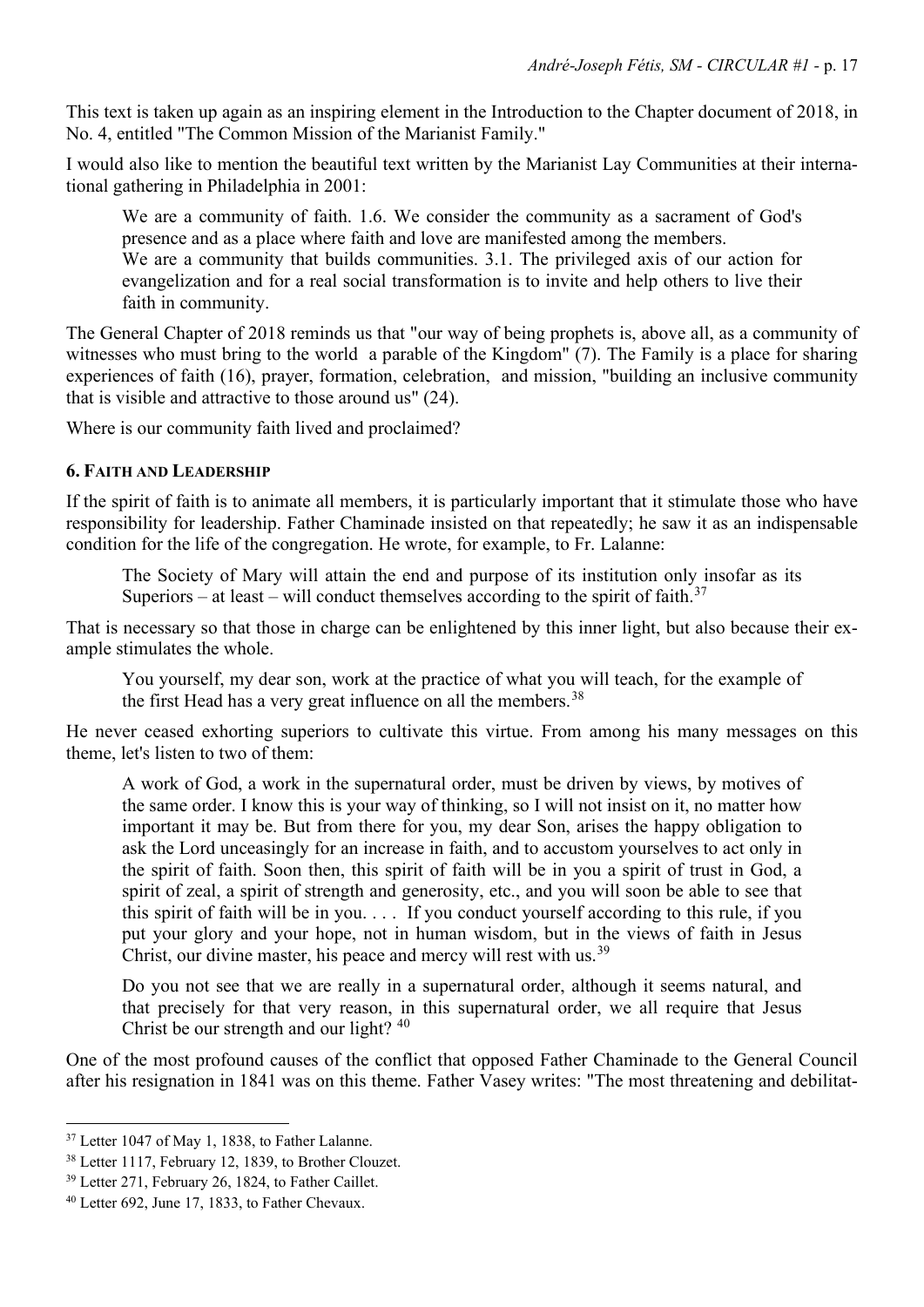ing of abuses he cried out against, the one which called forth his loudest protests, was the government of the Society by principles other than those of faith."[41](#page-17-0) The Founder believed that:

The spirit of the three Orders<sup>[42](#page-17-1)</sup> is the spirit of faith in Jesus Christ, God-Man, applied especially to the government of the three Orders approved in this sense by the Holy See. They would be deformed by a General Administration which would rely heavily on reason in its government, without regard to the intuitions which it received from faith."<sup>[43](#page-17-2)</sup>

Or again:

I am convinced that the Society of Mary will not do any real good for religion unless faith directs the exterior means used by reason.<sup>[44](#page-17-3)</sup>

More exactly, he considered that that condition was no longer being observed. He expressed it forcefully:

I see the Society headed for destruction; it has been corrupted; it is no longer the Society which was approved by the Holy See. What people can say against me—and a great deal has been said—is unimportant, provided my three Orders do not lose the spirit of practical faith.[45](#page-17-4)

[I must] prevent the entry of false doctrine into the General Administration of the Society of Mary, an erroneous doctrine which would denature the spirit of practical faith. It is this spirit of practical faith which the Holy See endorsed when it approved the Society of Mary. Without this spirit, the Society can be of little use to the Church. The Society of Mary would degenerate very quickly if its General Administration were guided by another spirit . . . . The Christian, the religious, and with all the more reason a member of the Society of Mary, are in a supernatural state; doubtless they are obliged to guide themselves by reason, but reason illumined by the far superior light of faith. . . .

That a religious, a member of the Society of Mary, could think and act in accordance with such a system [according to reason alone]! What an iniquity! Has the opposition not been following this system for almost four years? $46$ 

The Founder's concern to defend faith as an indispensable inspiration for leadership deserves special attention today. The many challenges we face make it particularly necessary. The task is difficult and we must constantly consult God, listen to the calls received from the world and the Church, and above all discern what needs to be done. As all the preliminary inquiries prior to the appointment of a new Superior of a Unit reveal, he is called in a special way by the brothers to be a man of faith. He is therefore asked to cultivate his faith as an essential part of his response to the call addressed to him. Far from diverting him from his responsibilities, it will allow him to exercise them more in accordance with God's will.

The *Rule* tells us that "in exercising authority, Marianist superiors call on motivations of faith" (RL 46). "The Superior General . . . must constantly seek from God the wisdom, the mercy, and the strength that are necessary for his office." (RL 7.44). More than any other, superiors are called to "become men of faith and to ponder all things in the light of revelation," men who through "faith [can] see how God is at work in human history and in the events of our daily lives." (RL 4). Without that, how can we do God's work? On this appreciation of the role of faith in leadership depends part of the vitality of each Unit and, consequently, of the whole Society of Mary.

It is for each of us, superiors, to ask ourselves: "Where is my faith?"

<span id="page-17-0"></span><sup>41</sup> VASEY*, Chaminade. Another Portrait,* 302-303*.* 

<span id="page-17-1"></span><sup>&</sup>lt;sup>42</sup> These "three Orders" are the Society of Mary, the Daughters of Mary ,and the latter's Third Order Regular, born in Auch in 1836.

<span id="page-17-2"></span><sup>43</sup> Letter 1313 of August 18, 1844, to Father Caillet.

<span id="page-17-3"></span><sup>44</sup> Letter 1333, September 25, 1844, to Bishop Mathieu.

<span id="page-17-4"></span><sup>45</sup> Ibid.

<span id="page-17-5"></span><sup>46</sup> Letter 1337, September 27, 1844, to Archbishop Donnet. The term "opposition" refers to the then General Council.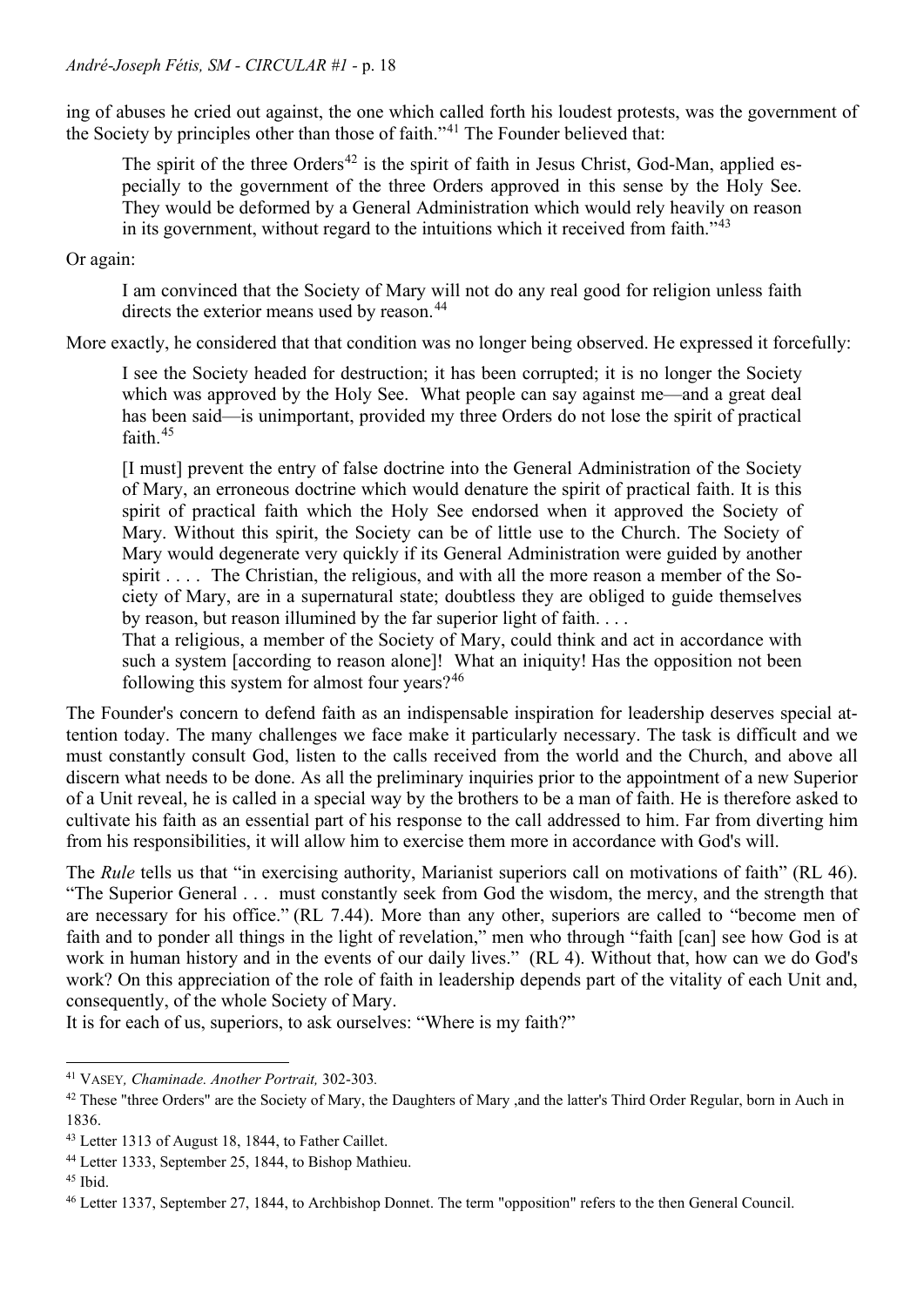#### **III. STRENGTHENING THE INNER MAN: "INCREASE OUR FAITH!"**

Since faith is so important in our life and activity, it is appropriate to remind ourselves of the principal ways in which we are invited to develop it according to our Marianist tradition.

#### **THE RIGHTEOUS MAN LIVES BY FAITH**

That is a statement that often comes up in the writings of Father Chaminade.<sup>[47](#page-18-0)</sup> For him, the righteous man is also the saint. This sanctity is manifested in particular by the fullness of faith, by the fact that faith involves his whole being: his thoughts, since he opens his mind to the knowledge of God; his feelings, since he loves God; his decisions, since, because of what he understands and what he loves, he will commit all his will and action to the service of God. The expression, "the righteous man lives by faith" comes from the Greek version of the prophet Habakkuk (Ha 2:4 gr); it is used most often by Father Chaminade in reference to the Letter to the Romans (1:7), but also to its use in Galatians 3:11 and Hebrews 10:38.

If the saint - who is certainly, in his thinking, also a missionary - is characterized by faith, how can this fullness of faith be achieved? Our Founder, always very practical, not only indicated the goal, he also taught the way of the journey.

Here I will describe five moments of this journey: instruction, the development of faith in the presence of God; acts of faith; prayer - a little more developed because of its importance - and formation in the life of faith.

## **1. UNDERSTANDING IN ORDER TO BELIEVE: RELIGIOUS INSTRUCTION**

The steps described now are predominantly spiritual, but the intellectual dimension nevertheless has an important place in this itinerary. Father Chaminade was convinced that one of the great obstacles to faith was religious ignorance. How can we believe what we don't know or understand? That would be obscurantism or manipulation. Conversely, religious study contributes to the growth of faith. This explains the importance of instruction in his work, from the foundation of lay groups and then in the successive stages marked by other foundations or apostolic initiatives.

Ignorance being one of the main enemies of the spiritual growth of young people and adults, religious teachings were at the heart of the life of the Sodality of the Immaculate in Bordeaux. Every Sunday there was a time for formation. The homilies that Father Chaminade himself gave in the morning at Mass and in the evening during the exposition of the Blessed Sacrament, were consistent. The preparation of topics by the members themselves enabled them to learn how to present the content of their faith clearly and to know how to publicly defend its validity. Because these sessions were public, they had a formative, apostolic, and even missionary impact beyond the members.

One of the instructions, undated<sup>48</sup>, given by the Founder to the laity deals with this subject: how study allows "strengthening ourselves in faith" and even "working at expanding your faith." With pastoral realism, the conference concludes: "Studying our religion and gaining pure thoughts from the reading of good

<span id="page-18-0"></span><sup>47</sup> See, for example, Letter 134, dated February 18, 1820, to Mother de Trenquelléon :

<sup>&</sup>quot;I am not sufficiently informed to know whether they based their decision upon very natural and human reasons or only upon principles of faith and in its light. In communities it is a great evil when the heads make more of the judgments of natural and too human prudence than of the decisions of supernatural and entirely divine prudence. Let us never forget this beautiful saying: *The just man lives by faith."*

<span id="page-18-1"></span><sup>48</sup> "Conferences on Faith," *CL* III.154, pp. 425-426.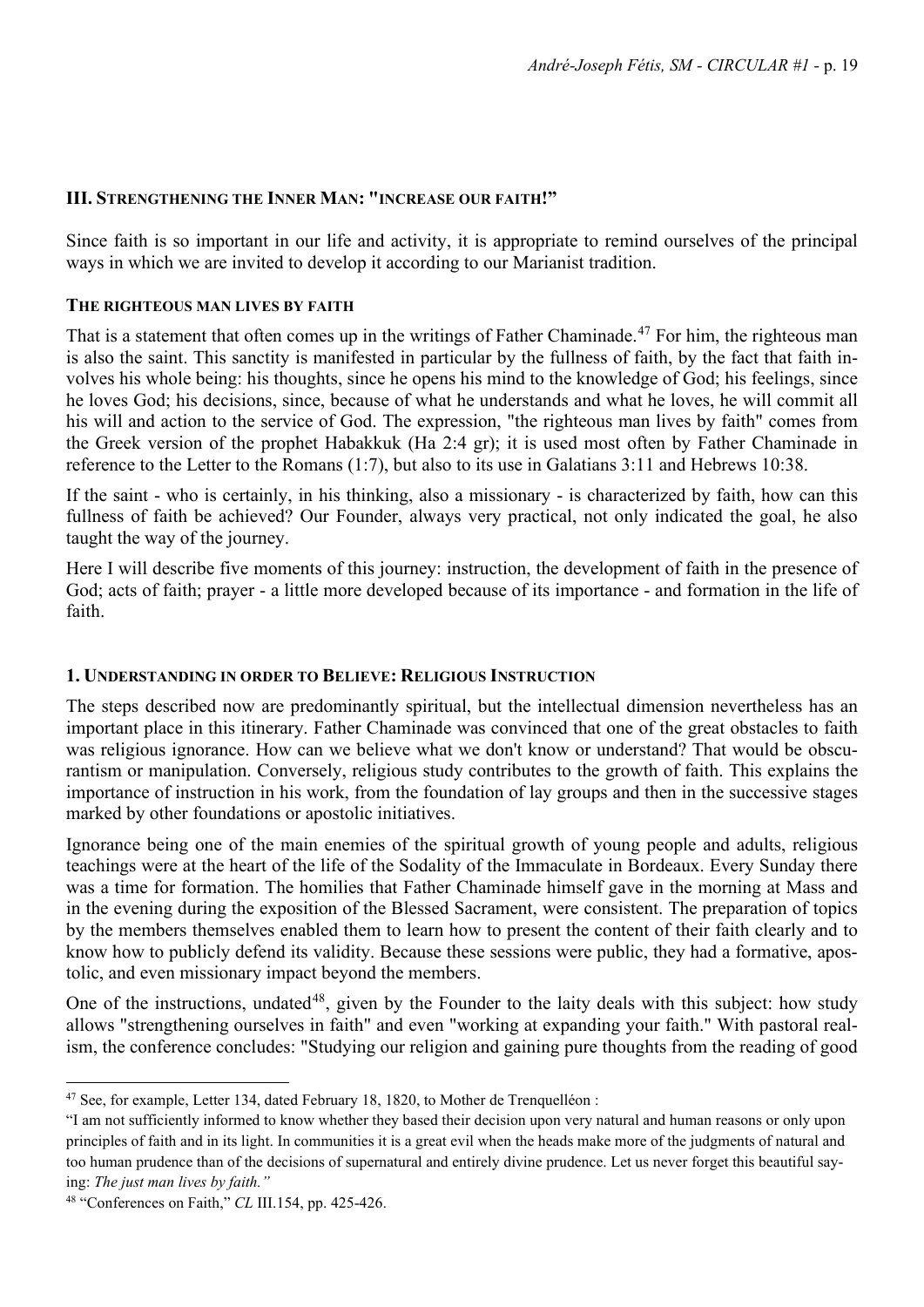books -this is where we must begin. Having the knowledge of every truth followed by the practice of that truth, is where we must finish."

Let us also remember that the commitment to education will have as its objective to prevent young people from contaminating ideas that deny them access to faith. Father Chaminade summed up to Pope Gregory XVI, in 1838, the reason for the commitment of his foundations to education:

I have believed before God . . . that it was necessary to found two new orders . . . who would . . . challenge the propaganda hidden under a thousand and one disguises; and, they would take over the battleground of the schools by opening classes of all levels and subjects, especially for those classes of people most numerous and most abandoned." [49](#page-19-0)

A prospectus composed in 1829 for the Ecole Normale de Saint-Remy, specifies, among the objectives of that institution:

 $4<sup>th</sup>$ . Religious instruction is not neglected. Besides the letter of the Catechism that is made to be learned and understood, the young people are given quite extensive and precise notions about the history of religion and its proofs, to do away with the prejudices of igno-rance and to prevent the errors so often associated with ill-instructed minds.<sup>[50](#page-19-1)</sup>

We know that, according to our *Rule*, "our primary objective is formation in faith" (RL 71) and that "For us, education is a privileged means of formation in faith. Through this means, we aim to sow, cultivate, and strengthen the Christian spirit and help it flourish in the human race." (RL 74). That is why "The apostolate of education is a privileged means for the Society of Mary to carry out its mission." (RL 5.10).

It begins with our attention to our own formation that will enable us to achieve such goals, giving witness to an enlightened and integrated faith. We know the importance of initial or continuing formation, but also how difficult it is to devote the necessary time to it. Seen from the point of view of faith and its apostolic impact, this challenge takes on a new light. Study allows us to continue to strengthen our faith by giving it a clear and solid intellectual basis: for ourselves too, ignorance or imprecision are obstacles to be overcome. The covenant between faith and reason is a fundamental apostolic requirement. The ideas and thinking of our time require sufficient study to discern the good, to welcome it, and the bad, to set it aside, with full knowledge of the facts. Many widely reported errors are based on erroneous foundations or unsubstantiated reasoning, and their success often stems from the failure of many to point out their logical inconsistencies. As much as we have to admit a legitimate diversity of opinions, it is not fair to let ideas circulate without a proven intellectual basis, especially when they motivate some of the laws that are binding on all.

Another great challenge today is to know how to free ourselves from what is useless. We are inundated with information, much of which is of very poor quality. The result can be a saturation of our intelligence that leaves no room for serious reflection or study. This is a problem we have to face. Our formation cannot be limited to the consultation of blogs or superficial articles, or be based on television programs. Do I still have time to read, to think, to study? If I don't have such time anymore, what's blocking me? If it's missionary activity, that's not so bad, but, sometimes, aren't there many other reasons that are much more superficial? It always strikes me when I see the library abandoned and neglected in our communities, unused and with no recent additions. If it's because we all access publications in digital form, no problem, but is that the case? And what about the intellectual and even economic capital that a library represents? This is a point that the Office of Education of each Unit and each community must look into carefully.

The Internet can be a wonderful tool for communication, information, or even formation. However, it must also be recognized that the information circulating on many Internet pages can easily capture attention and direct it to topics that are not very deep but which have significant economic benefits for the owners of the pages. Is this what should guide my life, my thinking, my choices, my values? Won't the

<span id="page-19-0"></span><sup>49</sup> Letter 1076, of September 16, 1838, to Pope Gregory XVI.

<span id="page-19-1"></span><sup>&</sup>lt;sup>50</sup> Cf. CHAMINADE, G.-J., Letter 472.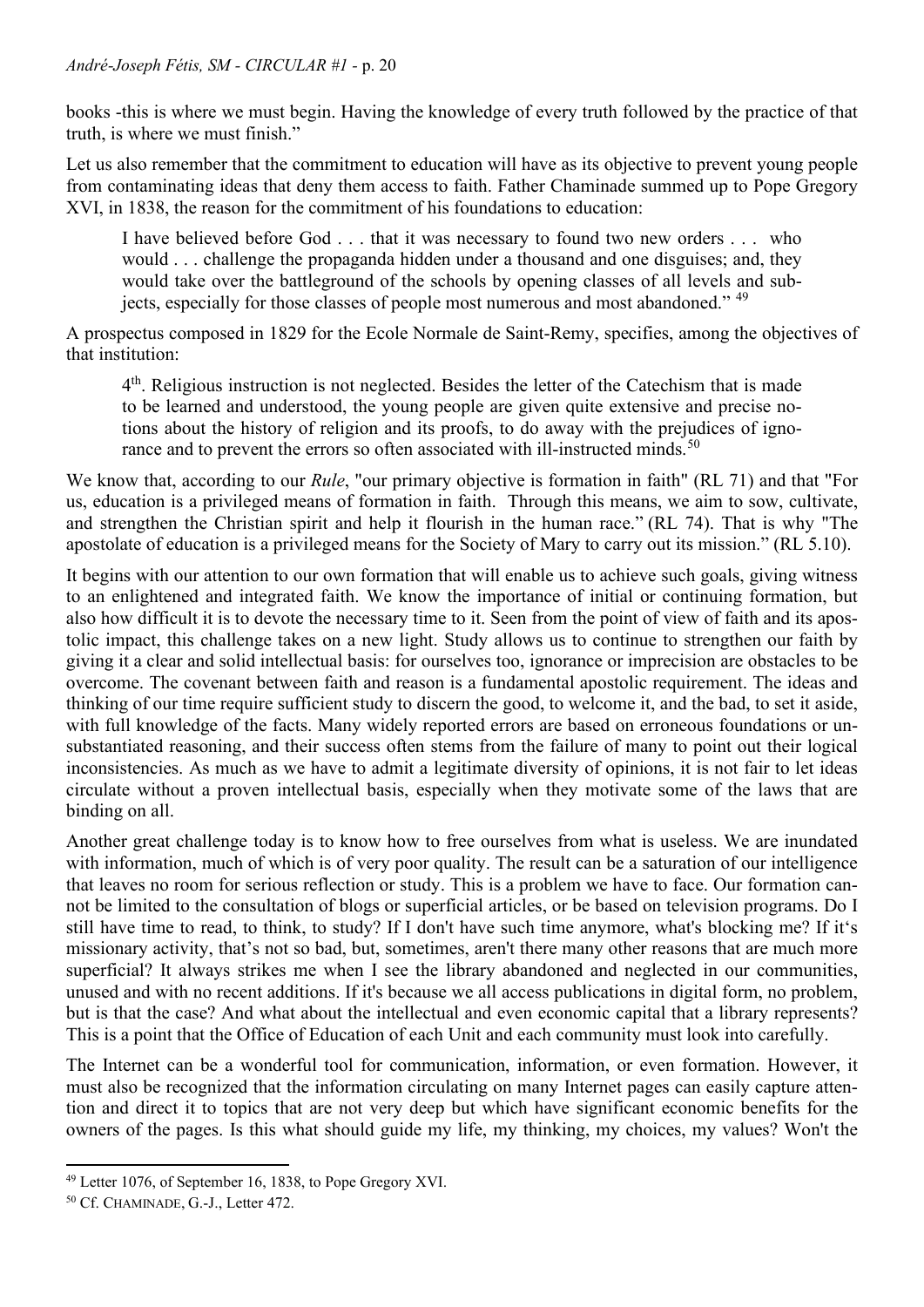salt lose its savor? Television also sometimes occupies an exaggerated place in the life of certain religious or communities and without enough of a critical eye on the content on offer, because excellent programs can indeed nourish our lives and legitimate rest periods are necessary. But what is my level of need for information and formation? What is at stake in this reflection is not only intellectual, but also spiritual and apostolic. What will we offer through our action if our thinking is overly saturated with fashionable ideas? How will we help others to make the necessary discernment in the face of the current flood of information? Our *Rule* tells us that in order to be bold, we must be watchful (RL 11), in other words, we must discern. There is no doubt that personal and collective reflection on this subject is needed. For this reflec-tion and discernment, what better help than faith?<sup>[51](#page-20-0)</sup>

# **2. FAITH IN THE PRESENCE OF GOD**

To develop faith, Father Chaminade proposes various means. The one he places first is to acquire faith in the presence of God. In the fourth letter to the Master of Novices,<sup>[52](#page-20-1)</sup> Father Chaminade writes that, after having often reflected on it, thinking of "the first practice you have to introduce in the novitiate. ... My reflections have always led me to faith in the holy presence of God everywhere." For him this is the introduction to the whole life of faith.

It is indeed a very simple introduction: God is there; God is present in everything and everything is in him; I experience everything in his presence, with infinite respect and love. The growing inner certainty of his presence gradually transforms my life.

Despite its simplicity, this exercise can go a long way. It's already a beautiful doorway to mental prayer. But then, mental prayer will reinforce this experience. One of Father Chaminade's texts is entitled *Mental Prayer* of *Faith and of The Presence of God.*<sup>[53](#page-20-2)</sup> Thus the exercise of the presence of God naturally leads to the prayer of faith which, in turn, deepens this experience and makes it more profound and permanent.

The aim is clear: to unite ever more our life and prayer and, above all, to imbue active life with a contemplative dimension. This corresponds well to the vision of Father Chaminade who wanted the brothers to live a contemplative life in action, uniting the advantages of one and the other.<sup>[54](#page-20-3)</sup> For this same reason, in explaining the *Method of Prayer on the Creed*, Father Chaminade shows the importance of the meaning of the presence of God in and out of prayer:

. . . the exercise of the presence of God . . . must always accompany mental prayer.

It is assumed that he who does not develop a happy habit of exercising the presence of God will never make mental prayer. . . .

It is therefore necessary to practice often, outside of mental prayer, being conscious of the presence of God, in order to acquire the habit.<sup>[55](#page-20-4)</sup>

When this habit is created, through frequent repetition, the entry into mental prayer is without any difficulty because:

<span id="page-20-0"></span> $<sup>51</sup>$  The Constitutions of 1891, in a beautiful article, show how faith unifies the various modes of knowledge by making it a</sup> source of instruction. Art. 302 : "By faith, [the professed] attains to the heroic exercise of the virtues of his state (Heb 11); by it, the divine mind, the mind of Christ, is produced and developed in him (1 Cor 2:16); by it, he becomes a man of prayer and of mental prayer. Every day he discovers in a brighter light and tastes with new enjoyment God in His word and in His works. Holy Scripture, the mysteries of religion, the examples and teachings of the saints, the wonders of the supernatural world, the sight of nature, the most ordinary and the most common things, all serve as a means of bringing him close to God, and all serve as an inspiration and a subject t for prayer and mental prayer."

<span id="page-20-1"></span><sup>52</sup> *CL* VII.17 [19] ff.

<span id="page-20-2"></span><sup>53</sup> *Writings on Prayer* 373-399 = *CL* VI.80.

<span id="page-20-4"></span><span id="page-20-3"></span><sup>&</sup>lt;sup>54</sup> Constitutions of 1839, Art. 2: The "Little Society . . . wishes, as God will help it, to combine zeal with self-denial, work with prayer, and by combining the advantages of the active life with those of the contemplative life, to achieve the ends of both." <sup>55</sup> *CL* VII.34 [27], "Method of Prayer on the Creed," 547. The same text can be found in the *Writings on Prayer*, 560.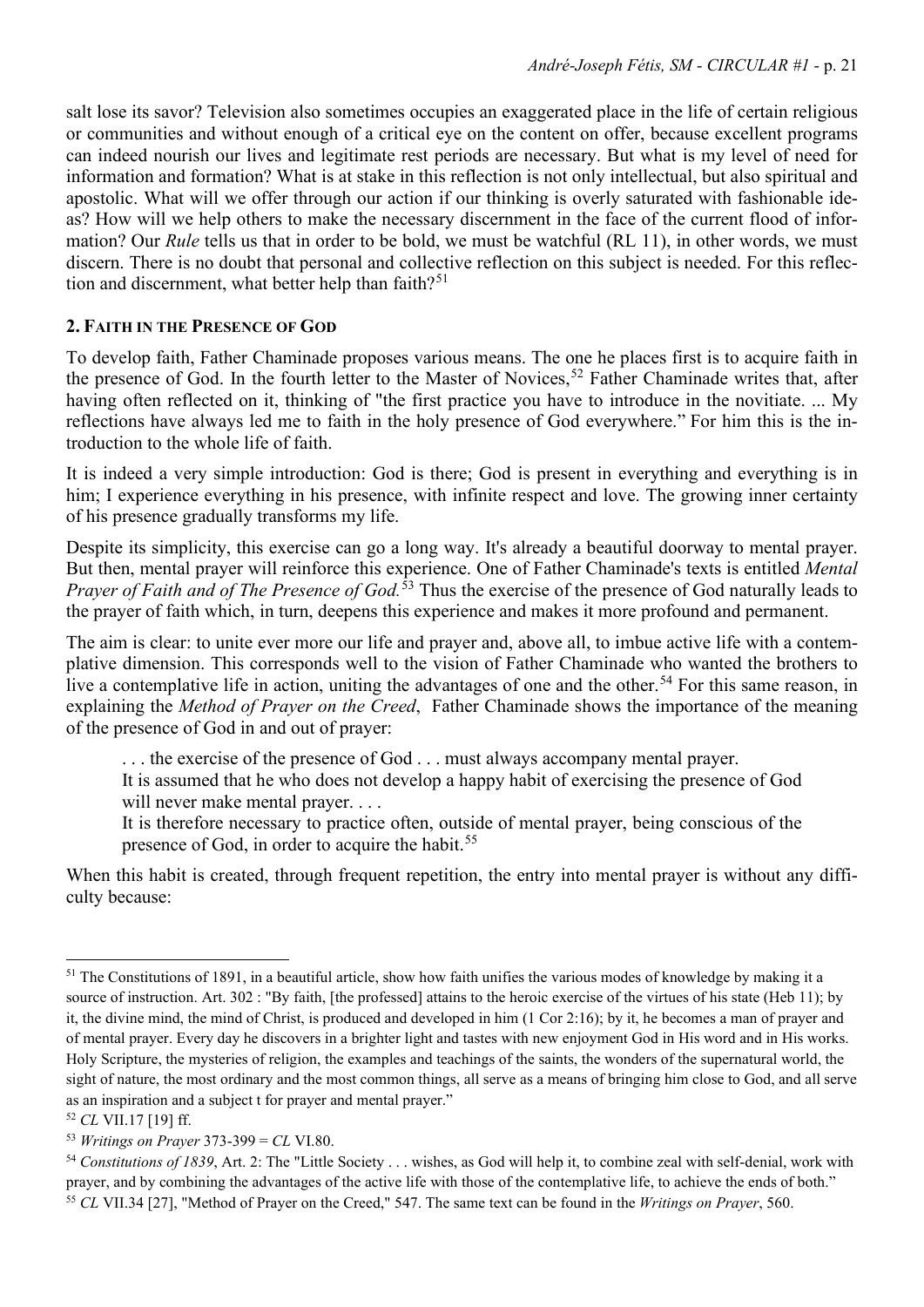In this happy state, the soul, accustomed to and as if familiar with the thought of God's presence, renews itself with the greatest ease, as soon as it enters a church or wants to engage in the exercise of mental prayer.<sup>[56](#page-21-0)</sup>

This exercise is a response to Christ's call to his disciples: pray at all times (Lk 21:36). Finding a way to respond to this demand fueled the spiritual search of a great number of monks and hermits from the first centuries of Christianity; it still inspired our Founder's seeking.

# **3. ACTS OF FAITH: AS IF HE SAW THE INVISIBLE...**

Another practice advocated by Father Chaminade is the multiplication of acts of faith. This practice can prolong the previous one, but it also has its own value for strengthening the life of faith.

Faith is a theological virtue and, as such, a gift from God. However, like all virtues, it is also through exercise that it develops. Father Chaminade recommended "never to begin any action before first having made some act of faith—to renew yourself in the presence of God and to offer him the action in question." $57$ 

He also recommended the multiplication of acts of faith during mental prayer as an adequate means to enter progressively into prayer but also to welcome interiorly the truths meditated upon.

Chaminade's concern was, here again, to strengthen the contemplative dimension of ordinary life, uniting mental prayer and daily life. He wanted to help the religious to live more and more in an atmosphere of faith. For that reason, among the resolutions taken in the course of the mental prayer are the acts of faith that one feels called to pronounce during the day:

In the beginning we must increase our fervor or support our good will by fixing the number of acts of faith or aspirations to God which we wish to make during the day or at each hour of the day. Determine some of these principal actions to be performed in a true spirit of faith, increase them little by little, render an account to ourselves of our fidelity in ob-serving the practices that we have imposed upon ourselves. . . .<sup>[58](#page-21-2)</sup>

One act of faith that was particularly encouraged was faith in eternal life. This is practically the first recommendation that Father Chaminade transmits to his correspondent in what is usually called the *Letters to a Master of Novices*. In the first of these, he writes:

*Credo vitam aeternam.* The joy of eternal life must engrave itself profoundly upon all those who enter this holy militia [of religious life]. What battles they will need to endure! But those who struggle well, like athletes of Jesus Christ their divine leader, will be assured of that crown of glory which will never fade. . . .

Consequently, my respectable Son, I invite you, to focus almost all your instructions, conferences, and exhortations on faith in eternal life.<sup>[59](#page-21-3)</sup>

Naturally, this recommendation today encounters a cultural context very different from that of our Founder; this probably makes it more difficult to put it into practice. Nevertheless, by that very fact, this difficulty reveals the current tendency to forget this perspective of human existence as belonging to a transcendent reality. This is particularly true of countries in the northern hemisphere, probably because longer life expectancy and favorable living conditions make eternity less desirable, but also because the acceleration of the daily pace leaves little time for reflection on such matters. One of the prophetic dimensions of religious life, however, is to bring to light from now on certain dimensions of life that will only be fully manifested in the hereafter.

<span id="page-21-0"></span><sup>56</sup> *CL* VII.34 [53], "Method of Prayer on the Creed" = *Writings on Prayer* 569b.

<span id="page-21-1"></span><sup>57</sup> Letter 493, December 17, 1829, to Bro. Augustin Perriguey.

<span id="page-21-2"></span><sup>58</sup> "Oraison de foi et de présence de Dieu", *EP* VI.80 [16].

<span id="page-21-3"></span><sup>59</sup> First letter to a Master of Novices, in *CL* VII.17 [4]-[5].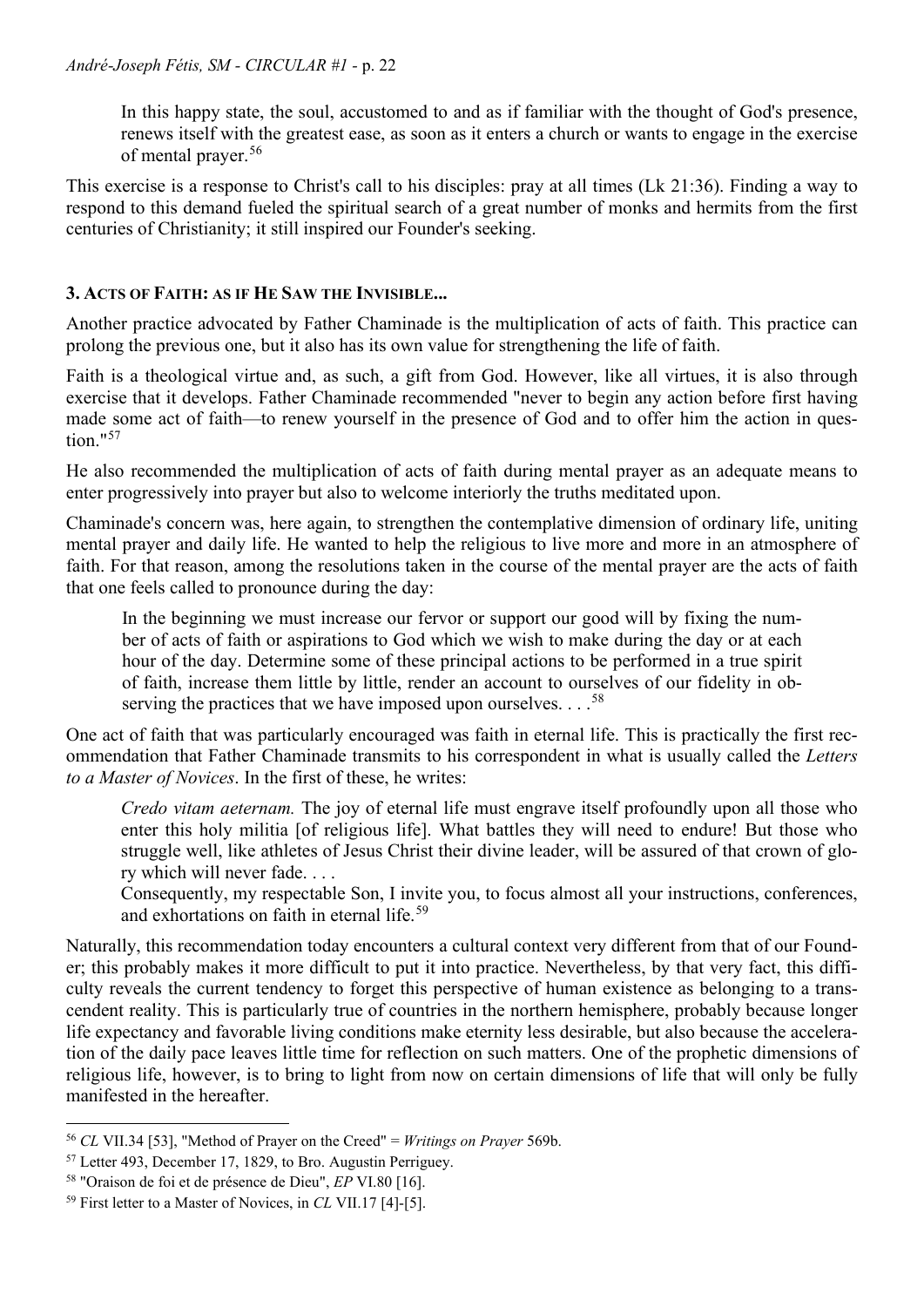The practice of acts of faith can easily be adapted to one's personal and community situation. I can multiply these acts to develop my faith in a reality that needs to grow in me, either because I perceive its personal and apostolic importance and I would like to strengthen it, or because I understand that it is currently deficient in my life. $60$ 

In this spirit, I can, for example, express my faith in the presence of God in our midst, in my community in the lives of my brothers and in myself, in my students, in such and such a difficult person, in the life and activity of the Society of Mary, in the variety of movements and congregations, in the poor, suffering, or abandoned person. . . . I can multiply the acts of faith in the effectiveness of prayer or of listening to the Word of God or of proclaiming the Gospel, in the fruits borne by such an action or work $^{61}$  $^{61}$  $^{61}$ .... It is particularly good that I do so when the effectiveness of my action seems to be lacking and the results too rare. These matters are usually hidden from our eyes but sometimes they are as if revealed to us. They are always significant graces in our lives. The exercise of faith is intended to make this perception of the hidden reality of our life and of the world more habitual.

Personally, I remember a celebration lived with a large number of young people in a very beautiful church in Rome; something of that celebration highlighted an invisible reality: that these young people were truly the living stones of the Church, much more beautiful and precious than those that made up the building where they were, despite the great beauty of the latter. I still think of a worldwide gathering of young religious where the variety of faces, costumes, and ways of life visibly expressed the variety of living and active gifts of the Spirit to the Church and the world. I still remember an unexpected visit, during a trip, to a woman who had been bedridden for years in a very poor house; through her testimony and her words, something made palpable the great radiance of this life which was isolated and unknown to most. I am sure that each of you could relate such experiences which are always glimpses of the Holy Spirit. What is perceived in such moments is usually hidden, but faith gradually opens our eyes so that we can see the invisible. Father Chaminade liked to use the beautiful expression "eyes of faith"[62](#page-22-2) : when they are open, we can witness to others about what we have seen and help them see, too. We can think of the testimony of Mary who meditated and contemplated the events in her heart (Luke 2:19, 51). We can also think of the scenes in John's Gospel that end with the opening of the eyes of some while, unfortunately, others remain blind. May we be part of that first group so that, like them, we can see and believe, and, above all, know how to bear witness to what we see!

Thus, in its simplicity, this method of Father Chaminade helps us to look at reality in a positive and trusting way, because in it is realized much more than what I see. Apart from certain indisputable signs of his action, God works most often in secret, but unceasingly, waiting only for the eyes of our faith to perceive

<span id="page-22-1"></span> $<sup>61</sup>$ In his 6th and 7th letters to the Novice Master, Father Chaminade invites his addressee to develop in the novices their union</sup> with the whole Church, the mystical body of Christ, and with its Head, Christ, and to perceive the Eucharist as a privileged moment of reception of this life. That is another space for faith development. Cf. *CL* VII.17 [39], [53].

<span id="page-22-2"></span> $62$  See for example Letters  $665, 671, 1066, 1179,$  etc... This expression was made famous by a series of articles by the theologian Pierre Rousselot published in 1910 by the review *Recherches de Science religieuse*, pp. 241-259 and 444-475.

<span id="page-22-0"></span><sup>&</sup>lt;sup>60</sup>In a very beautiful "Letter to a religious of the Society of Mary, probably Father [Jules-César] Perrodin," Father Chaminade shows how acts of faith can be applied to the human and spiritual situation of each person (Letter 1269, undated):

We unite ourselves to Jesus Christ by the faith which we have in him, we draw from his treasures with this faith, since these treasures are ours. Have we need of humility, of patience, etc.? After having well recognized our pride, our lack of patience, etc., let us see in our treasure the humiliations, the love of humiliations, the sufferings and the love of sufferings which Jesus Christ has always had. The merits of Jesus Christ humiliated and suffering are infinite. Let us make for ourselves a healing balm from His humiliations and from his sufferings. Let us apply this balm to our pride, to our impatience, and we shall be healed; we shall destroy these vices and we shall cauterize the wounds they have caused in us; we shall love both the humiliations and the sufferings, since in and by Jesus Christ they have procured so great a glory to God, and they will procure it for him in us, united to Jesus Christ There you have, my dear son, the use we must make of our faith, and especially in mental prayer no doubt, and throughout the course of our life.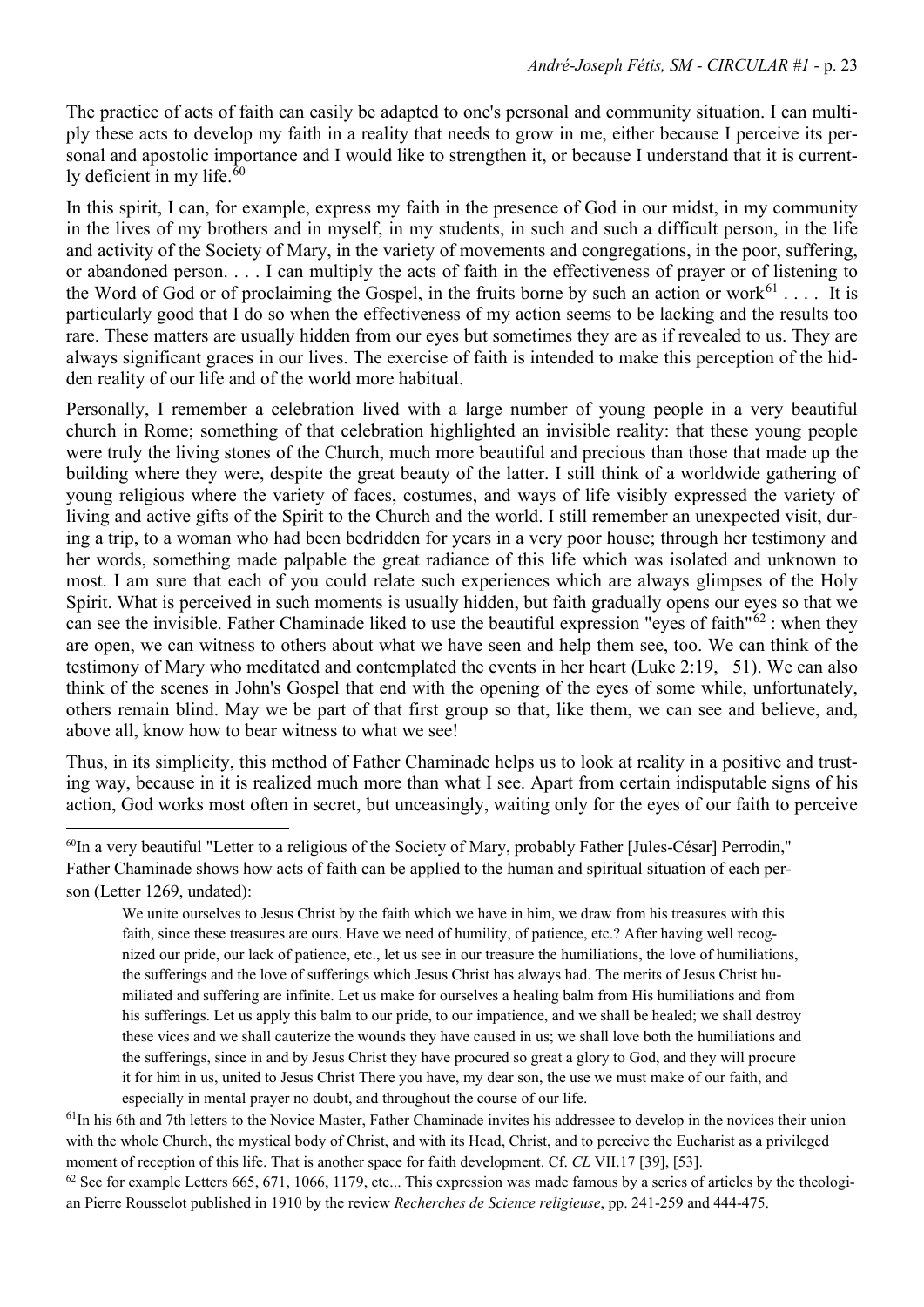and witness to his work. This is particularly important in situations marked by suffering, human limitations, failure, or evil. It is up to us to perceive the presence of God, then more active than ever in inviting hope and comfort. Sometimes it is a question of "re-enchanting the world"; that is exactly what faith does and, guided by it, the man of faith does too. This is what we are called upon to collaborate in as well.

# **4. THE PAYER OF FAITH AND THE PRESENCE OF GOD**

This title comes from one of Father Chaminade's teachings on prayer, published in 1828 or 1829; we have already referred to it. Throughout his life he never stopped teaching how to do mental prayer, from his advice to Marie-Thérèse de Lamourous in 1796, to the *Method of Mental Prayer on the Creed* of 1840. Texts abound: writings on direction, teaching, preaching, notes, methods. . . . As the *Ecrits d'Oraison*  testify, they are spread out over the whole life of the Founder.<sup>63</sup> They show his deepening of the subject, but they also respond to various needs of the moment regarding formation. A presentation of these documents and this path can easily be found in various quite accessible publications. [64](#page-23-1)

# **(a) Renewed Attention**

It is important to remember that our last two General Chapters, in 2012 and 2018, both call for giving full space to mental prayer, especially by dedicating to it the hour required by the *Rule*. [65](#page-23-2) This double mention reveals a weakness in our practice, otherwise why would it be mentioned? Since the origins of the Society of Mary, great importance has been attached to this exercise. Father Chaminade says that it is "the pivot on which all Christian and religious life turns." [66](#page-23-3) or again that mental prayer belongs to the "constitutive exercises of religious life."<sup>[67](#page-23-4)</sup> The Constitutions of 1839 devote a whole section to it and state:

It is stated in principle that it is impossible for man to rise to religious perfection without prayer, and that the more a religious devotes himself to this exercise, the closer he comes to his end, which is his conformity to J.C. The spirit of prayer must be together with devotion to the Blessed Virgin, the characteristic virtue of the Religious of Mary, and the one without exception in which each one strives to excel. Prayer is the common and unique source of all virtues.<sup>[68](#page-23-5)</sup>

The same Constitutions also add:

35. Leaders do not undertake and decide on anything important without consulting God in prayer.

<span id="page-23-0"></span><sup>63</sup> CHAMINADE, G.-J., *Writings on Mental Prayer*, Raymond Halter (Ed.), (Dayton: MRC, 1979), 598 pp.

<span id="page-23-1"></span><sup>64</sup> For example, Father Hoffer gives a brief theoretical summary in his book: *La vie spirituelle à l'école du* P. *Chaminade*, 1966, in Chapter IV, *Mener une vie d'oraison*, 133-159; *The Spirit of Our Foundation* gives a more developed presentation of it which also includes practical elements: vol. I, Chapter V: "Mental prayer, nourishment of the spiritual life," nos. 247-364; "In their joint work, *Enfleshing the Word: Prayer and the Marianist Spirituality Journey* (Dayton: NACMS, 2000), Enrique Aguilera and José María Arnaiz present general elements from these methods and other aspects of the Marianist tradition on prayer. Father Quentin Hakenewerth has dedicated many of his publications to Marianist methods of prayer. These books exist in different languages.

<span id="page-23-2"></span><sup>65</sup> XXXIV Gen. Chap. (2012), No. 15-b: "God speaks to the heart of those who enter into silence in order to hear him" (RL Art. 4.16). As a means for renewal and obedience to the Word of God, each Marianist will take to heart Art. 55 of the *Rule of Life*, calling us to an hour of personal prayer daily."

XXXV Gen Chap. (2018), No. 32: "The Chapter reminds every brother of the call from the *Rule of Life* to devote "an hour of each day to personal mental prayer" (*Rule of Life,* 55), daring to give space to God, to listen to God and to provide a countercultural witness to the world. To support this, communities will discuss their practices and structures which will support faithfulness to personal mental prayer. Unit administrations will make this an emphasis in their visitations to local communities." <sup>66</sup> Letter 1269, to a religious of the Society, probably Father [Jules-César] Perrodin.

<span id="page-23-4"></span><span id="page-23-3"></span><sup>67</sup> *Constitutions of 1839*, No. 33.

<span id="page-23-5"></span><sup>68</sup> *Constitutions of 1839*, art. 34. This same passage appears in the quotations mentioned in our present *Rule*, at the beginning of Chapter IV on the life of faith.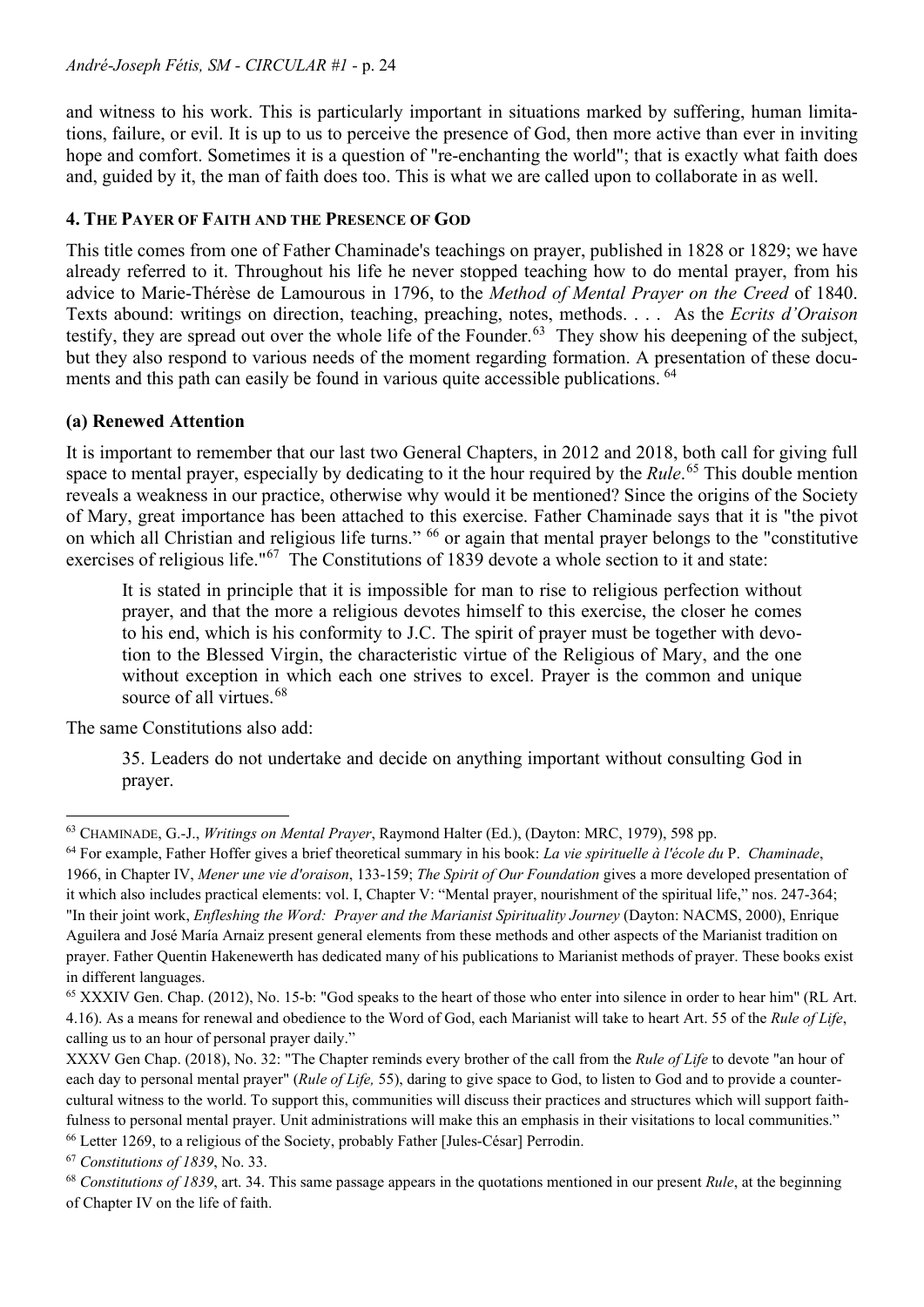The central role of mental prayer in Marianist religious life is also strongly marked in our *Rule*. We should not prefer any other activity to it (RL 4.4); and we "give special importance to . . . personal mental prayer, which nourishes within us the spirit of faith" (RL 48) and because "the essential is the interior" (RL 55).

# **(b) An Exercise of Faith**

This is one of the reasons why we are interested in it here. Our *Rule* tells us that "In this form of prayer, we allow the Spirit of Christ take possession of our lives, filling us with faith, hope, and charity" (RL 55).

In Marianist prayer, not only does contemplation deal with the content of faith, but, moreover, it is realized thanks to the faith that allows one to adhere to what is contemplated. Through this exercise, faith is strengthened, just as is every virtue when it is practiced. Thus mental prayer and faith support each other, each one favors the other. These different aspects are typical of the Marianist tradition. In many areas, Father Chaminade was always inspired by many authors, but here he offers us a specific contribution. He emphasizes an important resource for spiritual growth and apostolic preparation: faith exercised and developed in the course of mental prayer develops the inner strength of the person and, by the same token, supports his apostolic action. Thus, through faith, prayer life and activity become mutually reinforcing. Far from taking time away from each other, each prepares and facilitates the other.

This was the great desire of Father Chaminade: to unite active and contemplative life,<sup>[69](#page-24-0)</sup> each becoming a nourishment for the other. This is described in Article 56 of the *Rule*, in which I emphasize in italics the complementarity established between the two areas:

*Contemplation* of the Lord in his plan of love for the world impels us to *take part in* Christ's redemptive *mission*.

*Mental prayer* teaches us to *see that God is present in our actions*, in everyday events, and above all in the person of our neighbor.

*Apostolic activity*, in turn, makes us grow in virtues, helps to purify the heart and *nourishes mental prayer.*

Thanks to this exercise, the religious can be constantly animated by a glance and motivations of faith and he can invite others to follow him on such a path. For that reason, Father Chaminade, like many others with him, invited us never to diminish prayer because of the abundance of work:

It seems to me that the more affairs we have to deal with, the more difficulties and annoyances we experience, and consequently, the greater our need for mental prayer, especially good mental prayer. . . . It is only in this way that we can, in some way, multiply our-selves, etc., etc.<sup>[70](#page-24-1)</sup>

Do not neglect prayer, however busy you may be. . . . I am not losing sight of the fact that [the brothers] are all overloaded with work . . . . Make yourself clever in securing for them the means of making their mental prayer well, for it is there that you, as well as they, will find the peace of soul, the strength, the courage and especially the means by which we know how to exercise ourselves to the utmost when we find ourselves overburdened.<sup>[71](#page-24-2)</sup>

<span id="page-24-0"></span><sup>&</sup>lt;sup>69</sup> To Sister Célestine (of the Daughters of Mary) who is tempted to enter the Carmelite convent, whose vocation seems to her to be much more contemplative, Father Chaminade responds by highlighting the profoundly contemplative spirit of the two institutes (called here "the Institute of Mary").

<sup>&</sup>quot;*In the Institute of Mary there are no long prayers, neither vocal nor mental, but much work, sanctified by recollection and a religious silence . . . . . In the Institute of Mary, to the idea of personal sanctification is joined effective work toward the sanctification of the neighbor,* Letter 142 of July 11, 1820.

<span id="page-24-1"></span><sup>70</sup> Letter1203, March 19, 1839, to Father Leo. Meyer, V, p. 177.

<span id="page-24-2"></span><sup>71</sup> Letter 434 of May 15, 1827, to Brother Clouzet.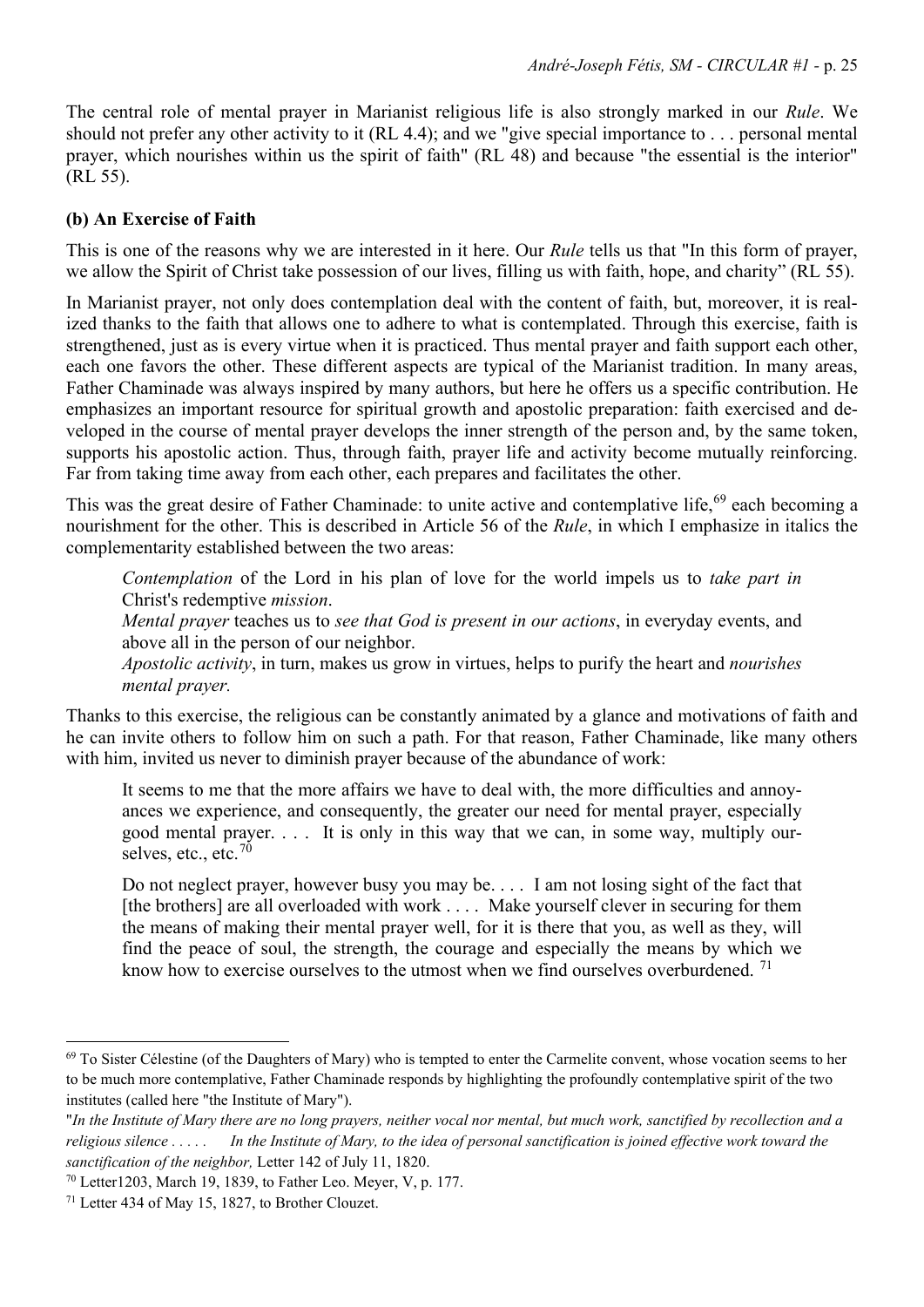The expression "multiply" oneself" is important. At a time when we so often experience a lack of personnel to meet the great needs of the mission or the animation of the congregation, and when it seems to us so often that we lack time, let's not hesitate to "multiply" ourselves through mental prayer. . . . Father Chaminade's observation is moreover relayed by many classical authors, who point out that the more abundant the work is, the more prayer is necessary to come to terms with it, since prayer allows one to find inner strength and to concentrate on the essential. Praying more saves time.

# **c) Towards the Faith of the Heart**

According to Father Chaminade, mental prayer is sustained and guided by multiple acts of faith. It begins with a profound act of faith in the presence of God. In its development, he advises "making an act of faith and repeating it often; then to consider our subject always in the light of this faith."<sup>[72](#page-25-0)</sup>

Initially, faith is exercised in a somewhat voluntaristic way, both in prayer and throughout the day, but little by little it becomes deeper and more natural, it becomes a spontaneous attitude, it touches more and more the heart of the person who begins to savor its presence and its inner and outer effects. It becomes less and less necessary to make the effort of acts of faith, it appears more and more that it is God who raises up this interior gift and it is only necessary to let him do more and more, to collaborate in this action and to eliminate the obstacles that limit what God does.

By way of comparison, we can think of the stages of the prayer life taught by Teresa of Avila, comparing them to the different ways of watering an orchard.<sup>73</sup> At the beginning, according to the first method, water is pulled up from a well with great effort; then the work becomes much easier when one starts using a water wheel (a *noria*, as Teresa called it), then even more so when the water is brought directly from a stream by a canal, and finally, what a marvel when, surrendering oneself to the action of God, one lets the rain do its work: God then does almost everything with very little effort on our part. Not only does the task become easier and easier, but it becomes more and more efficient and fruitful. So it is in our Marian-ist itinerary, from the initial stage of multiplication of acts of faith<sup>[74](#page-25-2)</sup> to the progressive entry into the faith of the heart.[75](#page-25-3) And certainly, when faith unites with the love of charity, one is no longer far from service.

That is an essential point in Father Chaminade's teaching on faith. The path that he proposes has reached its summit when it provokes an interior adhesion of the heart that is an act of love towards God. This love provokes the adhesion of the intelligence and the will and all of life is then directed towards God. He writes:

*One believes with the heart and so is justified.* (Rom 10:10) . . . The just not only believe the truths which religion proposes to them; they observe them and love them. By a true affection of heart, they make them serve as the foundation and steps toward practicing justice. This is how their justice is, as it were, fed by their faith. *The one who is righteous will live by faith.* (Romans  $1:17$ )<sup>[76](#page-25-4)</sup>

Thus the notional faith must become more and more a faith received and loved by the heart.<sup>[77](#page-25-5)</sup> Father Chaminade says:

<span id="page-25-0"></span><sup>72</sup> 1st Conference to the Daughters of Mary on "Faith and Prayer," *CL* VI.13 [1].

<span id="page-25-1"></span><sup>73</sup> See Teresa of Avila, *Autobiography*, V, 11, 7-8.

<span id="page-25-2"></span><sup>74</sup> *The Spirit of Our Foundation* transcribes the testimony of Father Guillaume Silvain *(SF* I, no. 221): "Father Chaminade was wont to make the novices at the Madeleine, to whom I belonged, recite many acts of faith. I knew some who recited a many as four hundred in one day."

<span id="page-25-3"></span><sup>75</sup> In 1828, in the text: In his book "Direction of the Society of Mary in the Ways of Salvation"*(CL* VI.76 [3]), Father Chaminade recommends "multiplying . . . the acts of faith, of the mind and of the heart."

<span id="page-25-4"></span><sup>76</sup> "Of faith," *CL* III.148 [207]

<span id="page-25-5"></span><sup>77</sup> In his study, *La foi dans l'enseignement de G.-J. Chaminade*, in paragraphs 4.2.5.1 to 4.2.5.3, Fr. Antonio Gascón describes this itinerary more precisely, Cf. French edition of 2017, pp. 244-265.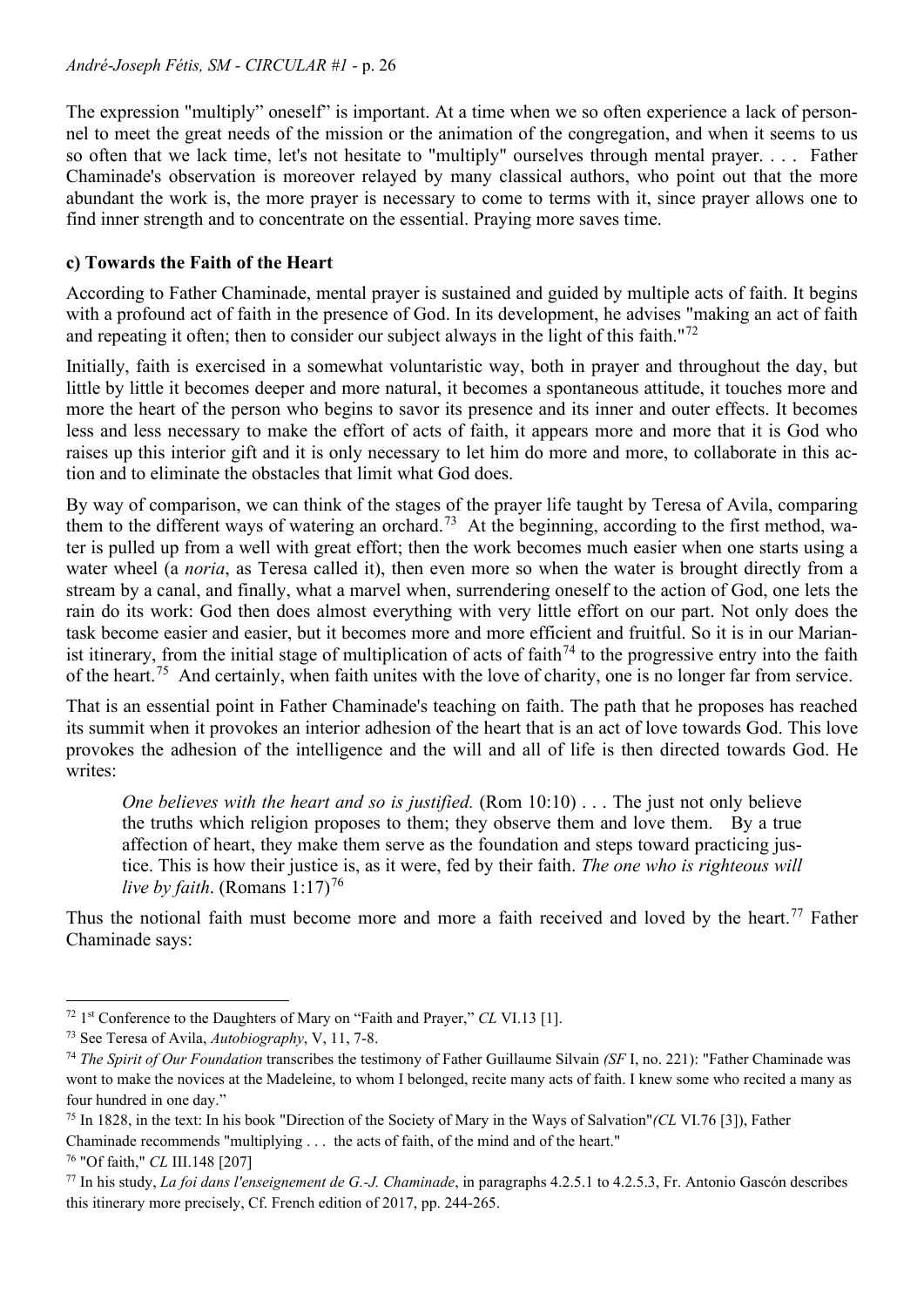"[Faith] must be animated by charity. Faith should not be simply like a light in the mind; it must be in the heart. There must be a disposition of the heart which itself is faith, a love of the truth. That's why we must savor what we believe.<sup>[78](#page-26-0)</sup>

#### **d) Conformity to Jesus Christ**

However, the final goal of mental prayer and of the whole spiritual life is "the most perfect imitation of Jesus Christ." Mental prayer contributes particularly to this, as already mentioned: "It has been laid down as a principle . . . that the more a religious devotes himself to this exercise, the nearer he approaches his end, which is his conformity with Jesus Christ." Father Chaminade also writes:<sup>[79](#page-26-1)</sup> "The Spirit of J.C. works in us our conformity to this divine Model, only in proportion that we have more faith.<sup>"[80](#page-26-2)</sup> Through faith, the Christian knows Jesus and adheres to his person, he opens himself to the action of the Spirit in an ever deeper way and the latter can then bring about the interior and progressive transformation in the image of the divine model. The believer is more and more inclined to be animated by the very sentiments of Christ, to desire to carry out his will and to translate it into action. He can say: it is no longer I, it is Christ who lives in me (Cf. Gal 2:20b).

#### **5. FORMATION AND LIFE OF FAITH**

The word "path" has come up often in this description. The growth of our life of faith continues throughout our lives. In religious life, it starts from the first stages of formation and accompanies the whole journey of the brother. To begin with, in the 9th letter to the Master of Novices, Father Chaminade recommends relying on the exercise of the presence of God as an introduction to the experience of mental prayer. He goes on to say: "If your [novices] are well deeply affected by faith in the presence of God every-where, they will easily be disposed to carry on this prayer with joy."<sup>[81](#page-26-3)</sup> He also insists that the talks with the Master of Novices should focus in particular "on the mental prayers, or mental and vocal prayers, on what is happening there, either on the part of the Spirit of Jesus Christ or on the part of the tempter . . . ."[82](#page-26-4)

Attention to the life of faith makes it possible to better accompany the religious or the candidate. In his guidelines for the novitiate, integrated into the Constitutions of 1839, Chaminade recommends that a novice should not be admitted if he has only natural motivations, without any apparent sign of a divine call. "The Master of Novices . . . Should never admit him in whom he notices no sign of a divine vocation, nor any operation of the Holy Spirit in his demeanor" (309). Therefore "he should ... regard [the candidates], examine them, not only according to exterior appearances, but much more particularly according to interior dispositions" (311). "Yes, it is upon the heart that he should especially direct his attention; if he does not see there any operation of the Holy Spirit, he will by that fact see no sign of a divine vocation. . . . If their piety seems to be inspired by a true devotedness to Jesus Christ, if they give evidence of some devotion to the Blessed Virgin, the Master sees what part faith has in these sentiments" (312). Once they have been admitted to the novitiate, the task of the formator will be to "bring them to the life of faith" (322) or

<span id="page-26-0"></span><sup>78</sup> Retreat of 1827 at St-Remy, 2nd conference, "On the Faith"; *CL* VI.67 [24]-[25].

<span id="page-26-1"></span><sup>79</sup> *Constitutions of 1839*, Art. 34.

See also Article 247: Jesus Christ wants to "have them live of his life and to transform them into other 'Himselfs.' . . . . The happiness and the glory of the religious is found there; he should feel nothing within himself but Jesus and that which Jesus felt: Let the same mind be in you that was in Christ Jesus" (Ph 2:5). [NRSV]<br><sup>80</sup> "Manual of Direction," CL VII.22 [36] = Ecrits de Direction, II, 422. He says, using one of his favorite quotes: "This is the

<span id="page-26-2"></span>doctrine of the Holy Council of Trent, *fides, initium, fundamentum et radix totius justificationis nostrae*. Faith is the beginning, foundation, and root of all justification."

<span id="page-26-3"></span><sup>81</sup> *CL* VII.17 [71]. In 1821 or 1822, he wrote a "Primer of Mental Prayer" for the novitiate in Saint-Laurent (*CL* VI.3). In it he states: "In this method, the one who makes mental prayer seeks to raise the self to God only by faith." Fr. Charles Rothea, in a memorandum from the novitiate wrote: "As mental prayer is the soul of religion, the novices will strive to understand well the method adopted in the Institute, which is to make the prayer of faith in the light of faith." (Quoted in *The Spirit of Our Foundation*, I, no. 293).

<span id="page-26-4"></span><sup>82</sup> Cited in *SF* I, No. c. 290: "Direction in Mental Prayer."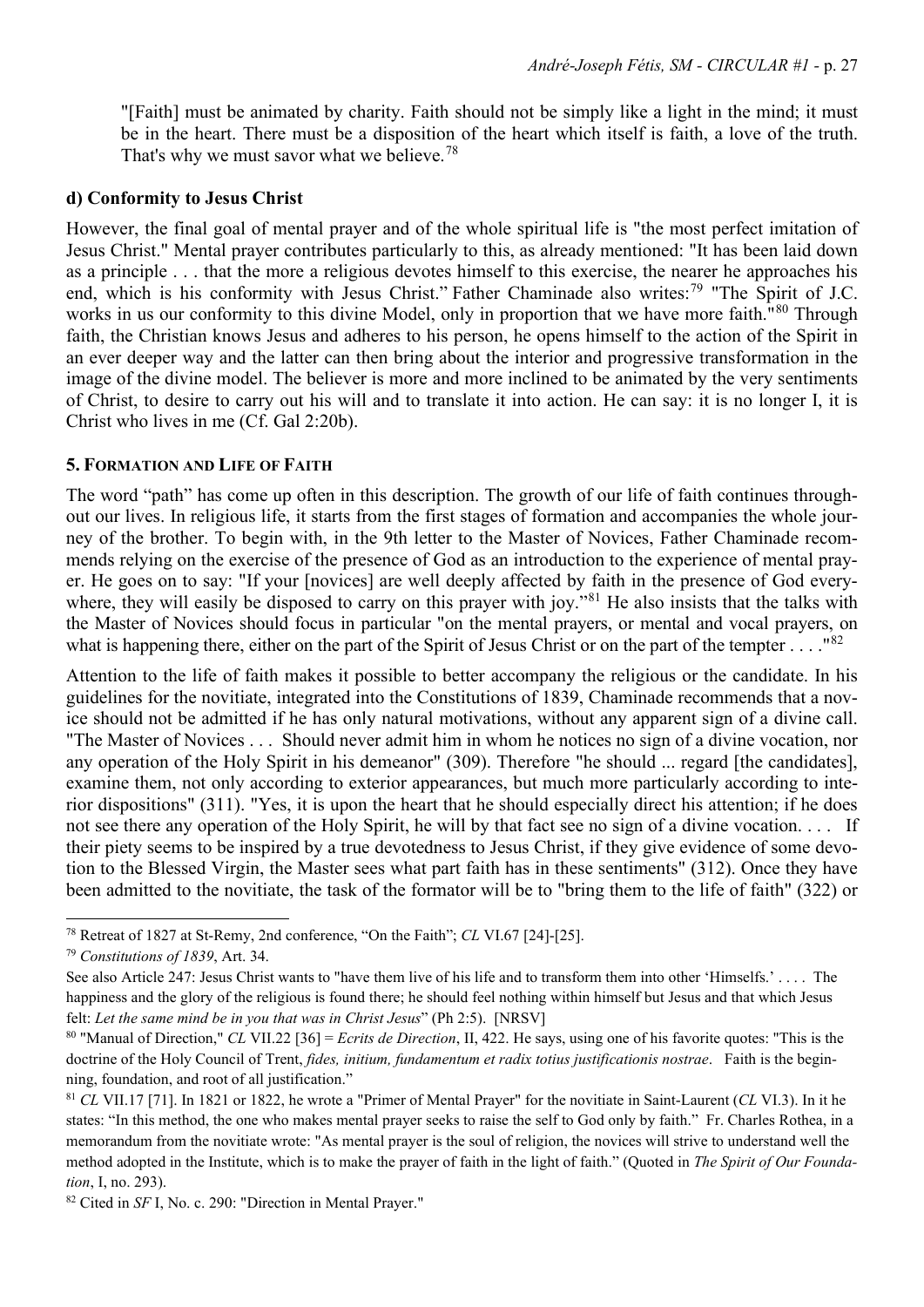to support them in it (325). "If the formator finds that resistance persists among the novices, let him not be disquieted, provided furthermore that they be faithful to the exercises and to the practice of faith, such as they are indicated in the *Manual of Direction* -- faith will triumph in the end" (334). Faith will serve as a guide for both the novice and the formator: ". . . May those especially who in their earliest youth, have shaken off the yoke of the law, who wanted to follow their own will and were given over to the fury of their passions, find in the doctrine of faith the means of fortifying themselves and of triumphing. For the Masters everything consists in the timely application of the principles of faith according to which they have to conduct them" (336).

All these remarks by Father Chaminade show us his great experience in vocation discernment. That's an art that we need to receive from him today. Candidates must be accompanied according to these inner criteria, which are profound because the outside is not enough to make the religious, or even to evaluate or guide him. It is necessary to hear the Founder's insistence on discerning the work of the Spirit in hearts, observing the reactions of faith provoked by his action. It is at this level that vocation ministry and the action of the formator are operative. Not taking this into account is sometimes a great misfortune for the Society of Mary, which then runs the risk of welcoming members without a solid vocation and not offering the candidate a depth that can inspire his life and be the source of his happiness. This can be the cause of departures caused by the absence of deep roots of commitment, either by the absence of a vocation - in which case the departure is justified - or by the failure to deepen a real vocation. This demonstrates the vital importance of the development of the spiritual and interior life during initial formation and the first years of religious life.

The growth of the life of faith and of mental prayer is particularly suited to a path of ongoing formation. To be concerned about updating our intellectual, professional, theological, and biblical knowledge is very good and positive. But what about updating my spiritual life? When was the last time I read a fundamental document on this topic? When did I dialogue with an experienced master to re-launch my spiritual journey or the life of mental prayer? What do I really know of some of the great authors or works considered classics in this field? What place does this area occupy in my plans for continuing education or a sabbatical?

# **TO CONTINUE . . .**

Here we are at the end of this journey, a bit long, but all in all it is still too short to embrace the richness and importance of our Founder's teaching on this subject and to recall for ourselves once again how much he attributed to it a central role in our life and mission.

What is at stake is missionary: it is a way that he shows us to respond to the multiple forms of indifference or unbelief that affect our times. He invites us, in the name of the inspiration he received, to proclaim and propose faith in Jesus Christ as an alternative to the forms those two attitudes take in our time.

We can only do this by being men of faith ourselves who live by faith and "ponder all things in the light of revelation" and discover "how God is at work in human history and in the events of our daily lives." (RL 4). We can do this by a daily exercise of faith and, in particular, by an ever more faithful and profound practice of mental prayer, the "exercise of faith." That is the means that our Founder gave us for contemplating in all things its end, its ultimate meaning: *In omnibus, respice finem*[83](#page-27-0) [In all things, look to the end]. We can do this by forming, as religious and as a Family, "communities inspired by faith" (RL 9), and for this reason truly fraternal, "at one with the people of our time" (RL 11), witnessing to the presence of Christ and living the Gospel "in all the force of its letter and spirit" (RL 9).

<span id="page-27-0"></span><sup>83 &</sup>quot;Method of Mental Prayer on the Creed," *CL* VII.34 [1]. This is the title that opens that very important document. A remarkable mental prayer follows ... kind of Chaminadean *Principle and foundation*, this famous text which opens the first week of the *Spiritual Exercises* of Ignatius of Loyola (# 23).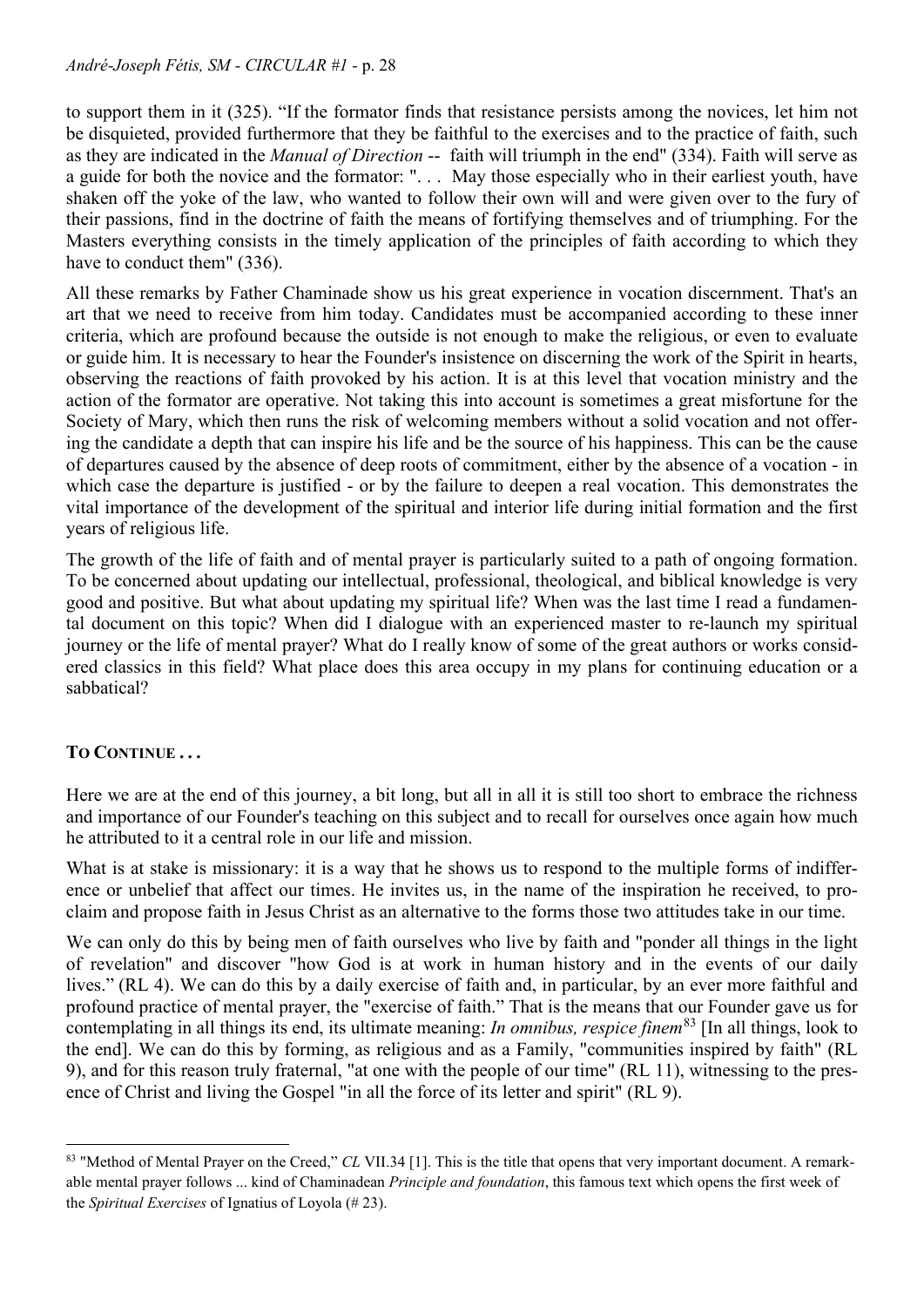Beginning by acknowledging our "magnificent destiny," which consists of "seeing God, loving him and serving him,<sup>"[84](#page-28-0)</sup> this contemplation "moves us to share in [Christ's] saving mission," but also "to become aware of God's presence in our activities, in the events of each day, and especially in our neighbor." (RL 56). It helps us not to stop at the superficial aspects of events or even of our actions, but to understand the real issues and the real urgency. We thus abandon the temptation to consider only the external aspect of our activity and "to degrade ourselves to the base level of those who work in the educational factories of our century<sup>1[85](#page-28-1)</sup> or in the apostolate. In this way we can stop confusing the means with the true end which consists in "introducing . . . everywhere the spirit of faith and religion and multiplying Christians."[86](#page-28-2)

That profound understanding gives a new dynamism to action. Faith is the virtue that inspired the entire life of Father Chaminade and made him a tireless and never discouraged missionary, despite the many obstacles he encountered. We want to take the same road. In the face of the difficulties and obstacles of our times, let us listen to him tell us again, as he did to his dear Father Chevaux:

Why, my dear son, do you not place all your confidence in Jesus and Mary? Do you believe that St. Peter established the Apostolic See in Rome by his education, by his knowledge, and his wisdom—his natural means? Do you not believe he succeeded only as a result of the confidence he put in the Master who was sending him? If you pray and do not obtain, why not continue to pray until your prayer is heard, in the meantime doing all that he inspires you to  $do?$ <sup>[87](#page-28-3)</sup>

Father Chaminade's model of faith was, of course, Mary. He was led by her on the roads of mission, desiring like her to bring Christ to the world. She is also for us an "example of faith" (RL 8) and we want to "assist her in her mission of forming in faith a multitude of brothers for her first-born Son" (RL 6). As Fr. David Fleming states, "Mary and faith are certainly Chaminade's two central and inseparable themes that were developed throughout his life. . . . [it is] impossible to understand him without examining his teaching and guidance on these two points." He wanted to "rekindle the life of faith in a world being transformed by revolutionary social changes and secularistic ideologies. In that effort, he turned to Mary as the great sign of the Christian faith.<sup>[88](#page-28-4)</sup> It can be said that, on the one hand, "he learned and taught about Mary in the 'school of faith,' and about the faith in the 'school of Mary.'"<sup>[89](#page-28-5)</sup>

The motivation for this circular has been the desire that each of us might give renewed importance to faith as a means of growth in our religious life, our spiritual life, and our apostolate. I am convinced that this is an effective means of revitalizing these three areas. It is also a particularly suitable means in a time of great change and our diminishing human forces.

All these reasons make faith so much more important in our missionary life and experience today. The Society of Mary is and will be what the faith of each of its brothers will have made of it. There is no doubt in my mind that the solidity and strength of the Society of Mary, and part of the impact of its mission, are directly related to the intensity of this virtue within it. The Society of Mary will go as far as the strength of its faith will have carried it. The man who believes is not stopped; faith is a significant part of the "spirit" that forms "a man who does not die."

Let's listen to our Founder again:

I believe that no matter what kind of shake-ups it may have to go through, it will survive, since God has inspired us with the idea of giving it such a solid foundation, that of faith.<sup>[90](#page-28-6)</sup>

<span id="page-28-0"></span> $84$  "Method of Prayer . . . ," op. cit., [1] and [2].

<span id="page-28-1"></span><sup>85</sup> Letter 1163, Saturday, August 24, 1839.

<span id="page-28-2"></span><sup>86</sup> Letter 725, Friday, February 7, 1834, to Father Chevaux.

<span id="page-28-3"></span><sup>87</sup> *Ibid.*

<span id="page-28-5"></span><span id="page-28-4"></span><sup>88</sup> FLEMING, David, *A New Fulcrum*: *Marianist Horizons Today.* (Dayton: NACMS, 2014), 1. 89 *Id.*, p. 2.

<span id="page-28-6"></span><sup>90</sup> Letter 546, September 1830, to Mother St. Vincent.